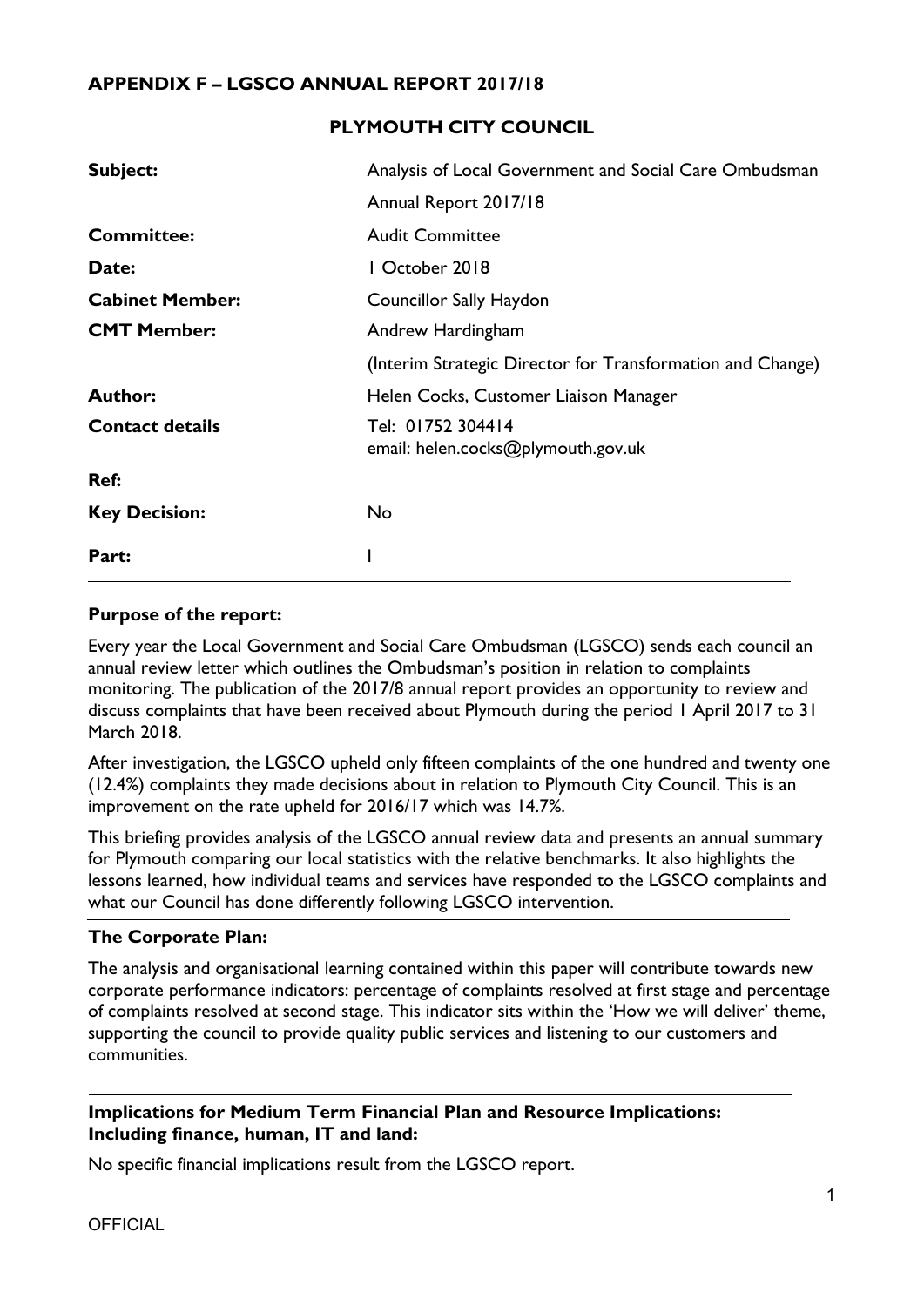#### **Other Implications: e.g. Child Poverty, Community Safety, Health and Safety and Risk Management:**

None

#### **Equality and Diversity**

Has an Equality Impact Assessment been undertaken? No

#### **Recommendations and Reasons for recommended action:**

- 1. To approve the Recommendations set out in paragraph 2.3 of this Report.
- 2. To note the progress made to date and approve the proposals set out in paragraph 2.4 of this Report.

#### **Alternative options considered and rejected:**

#### **Published work / information:**

Local [Government](https://www.lgo.org.uk/documents/councilperformance/2018/plymouth%20city%20council.pdf) Ombudsman Annual Review Report 2018

**Background papers:** None

#### **Sign off:**

| Fin                                                                                    | akh.18<br>.19.99 | Leg | ALT/   Mon<br>3050 | Off |  | <b>HR</b> |  | Assets |  |  |  | Strat<br>Proc |  |
|----------------------------------------------------------------------------------------|------------------|-----|--------------------|-----|--|-----------|--|--------|--|--|--|---------------|--|
| Originating SMT Member Andrew Hardingham, Interim Director for Transformation & Change |                  |     |                    |     |  |           |  |        |  |  |  |               |  |
| Has the Cabinet Member(s) agreed the contents of the report? Yes                       |                  |     |                    |     |  |           |  |        |  |  |  |               |  |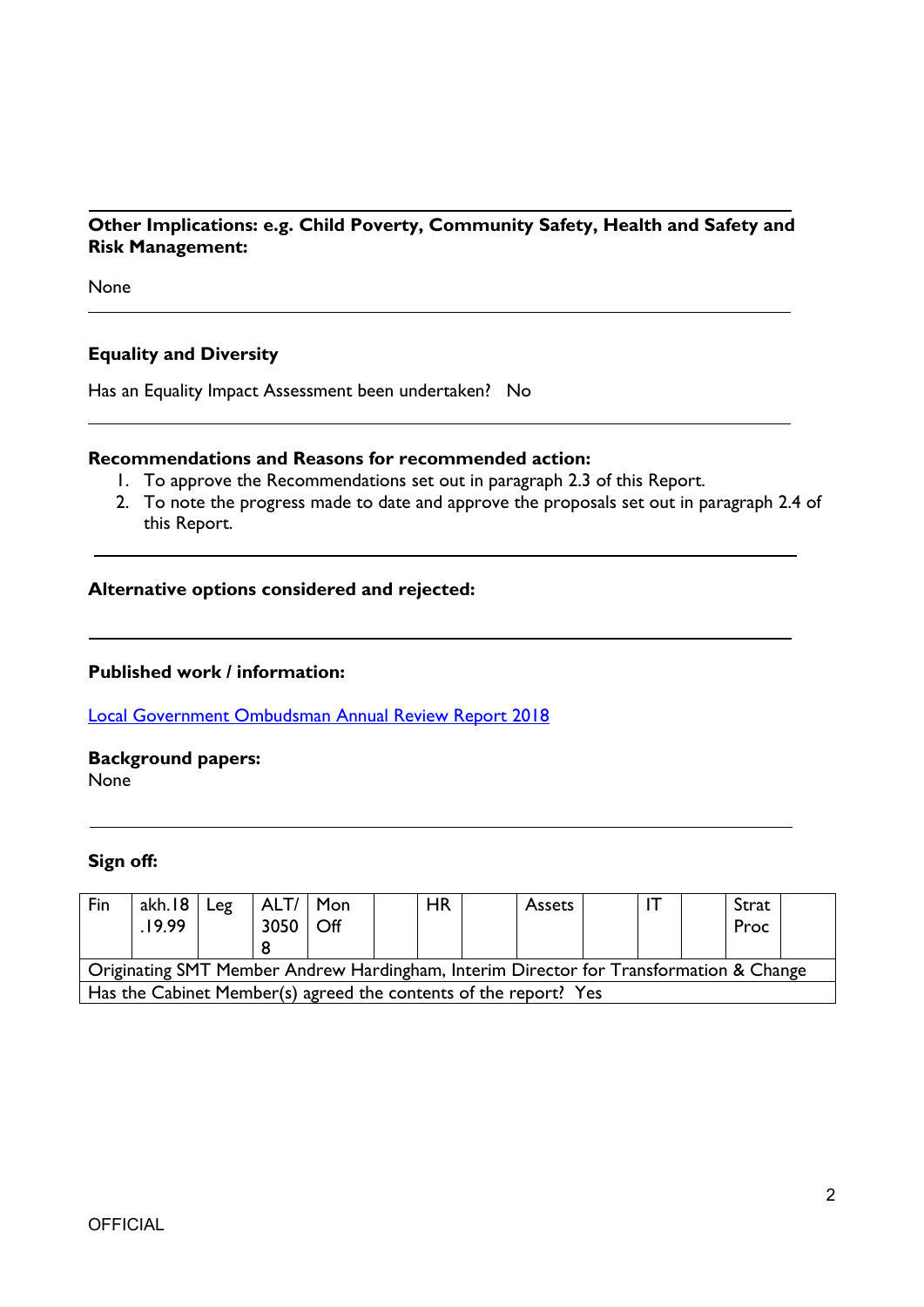### **1. BACKGROUND INFORMATION**

The Local Government and Social Care Ombudsman (LGSCO) publishes annual complaint statistics for councils, all adult social care providers (including care homes and home care agencies) and some other organisations providing local public services. This report in part provides an analysis of those statistics for Plymouth for 2017/18. This report also attempts to capture the lessons learned from the complaints.

#### **Complaint Statistics**

Peer group benchmarking is provided for each of the service area sections. However, care is required in interpreting the data information in this report as the volume of complaints against an authority do not prove that it is a 'poor' or 'good' performing council. The LGSCO suggests that that high volumes of complaints can be a sign of an open, learning organisation, as well as sometimes being an early warning of wider problems. They also suggest that low complaint volumes can be a worrying sign that an organisation is not alive to user feedback, rather than always being an indicator that all is well.

### **Organisational Learning**

Currently, the LGSCO sends complaints via the link officer, the Customer Liaison Manager, within the Customer Services Department. The complaint is then monitored centrally to ensure that the LGSCO receives the required responses in the timescales set with each case. Once a complaint is received it is disseminated into the relevant service area, where an investigation takes place and a response is formulated as well as remedial action undertaken. Once the LGSCO has concluded its involvement, responsibility for remedial action is held locally within each team/service where the complaint was upheld.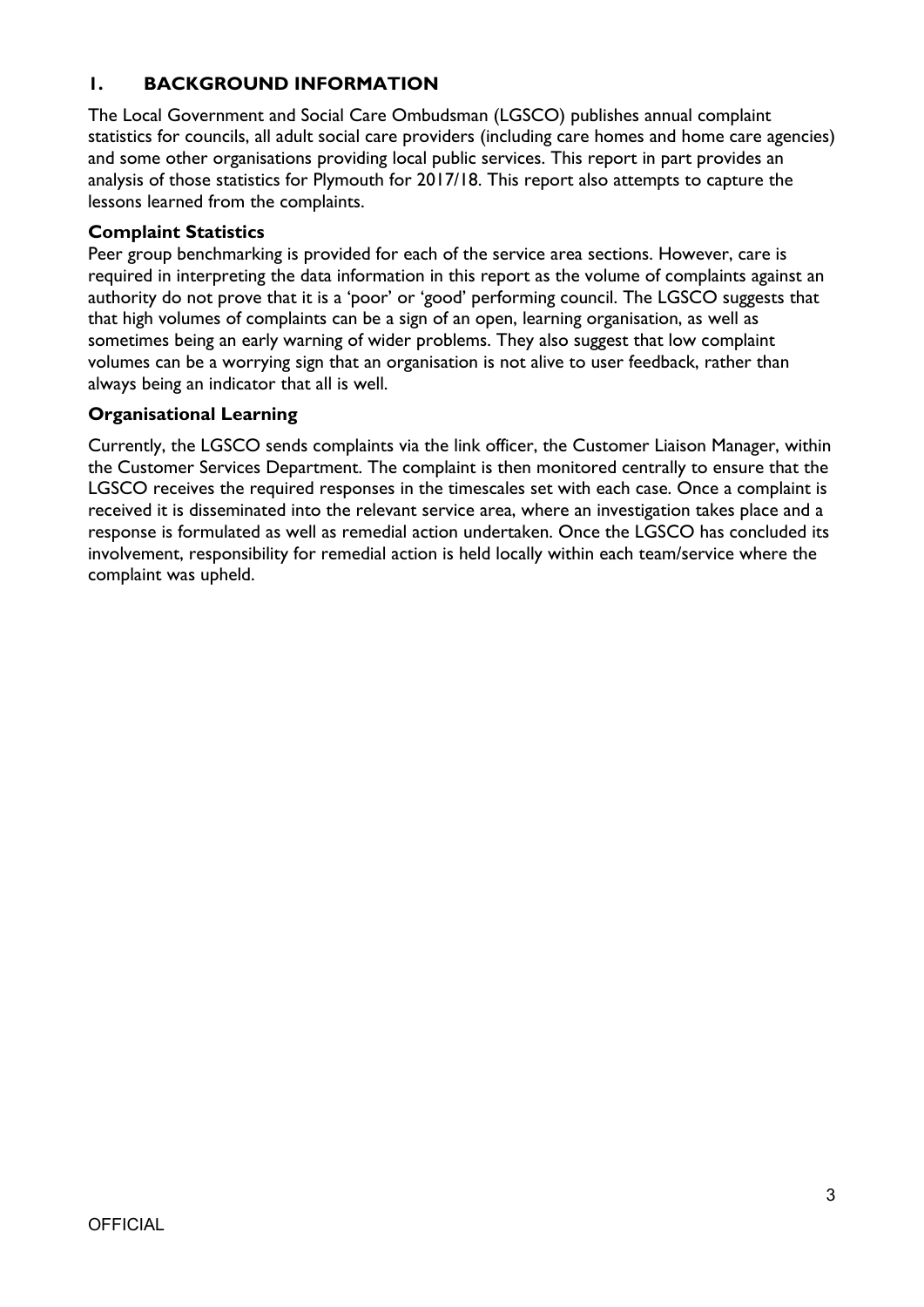### **2 SUMMARY OF COMPLAINTS UPHELD, KEY MESSAGES AND RECOMMENDATIONS**

### **2.1 Complaints upheld summary**

The table below provides summarised details for all LGSCO upheld complaints

| <b>Service</b>              |                | <b>Complaint Description</b>                                                                                                                                                                                                                                                                                                                                                                                                          | <b>Remedial Action</b>            | <b>Changes and Learning</b>                                                                                                                                                                                                                                                                                                                                                                                                                                                                                                                                   |
|-----------------------------|----------------|---------------------------------------------------------------------------------------------------------------------------------------------------------------------------------------------------------------------------------------------------------------------------------------------------------------------------------------------------------------------------------------------------------------------------------------|-----------------------------------|---------------------------------------------------------------------------------------------------------------------------------------------------------------------------------------------------------------------------------------------------------------------------------------------------------------------------------------------------------------------------------------------------------------------------------------------------------------------------------------------------------------------------------------------------------------|
| <b>Adult Social</b><br>Care |                | Complaint received about failure to<br>properly assess & meet care needs,<br>or to assist in the moving to an<br>alternative accommodation                                                                                                                                                                                                                                                                                            | Reassessment                      | A new SW was appointed and the assessment rescheduled (both client and<br>LGO were fully updated when it became clear the original SW would be absent<br>long term). The assessment took place, the client was switched to a<br>commissioned service rather than direct payments due to the difficulties<br>experienced in finding a suitable care provider.<br>ASC complaints process reviewed and wef May 2018 all ASC complaints are<br>investigated under a revised Livewell South West process. Improvements will<br>be monitored and reviewed.          |
|                             | $\overline{2}$ | Complaint received that the Council<br>proposed reducing care and support<br>following a reassessment of needs<br>and delayed agreeing support plan.<br>This caused distress and worry and<br>incurred legal costs in challenging the<br>Council's views.                                                                                                                                                                             | <b>Financial Redress</b><br>£1539 | An apology was issued and refund of legal costs. An additional payment was<br>made to cover time, trouble and distress. The SW did not consider all medical<br>information before proposing to reduce care and support package. The package<br>was not reduced at any time during this dispute. Specifics of this case were<br>followed up with supervision sessions.<br>ASC complaints process reviewed and wef May 2018 all ASC complaints are<br>investigated under a revised Livewell South West process. Improvements will<br>be monitored and reviewed. |
|                             | 3              | Complaint received re: delay in<br>completing care assessment in 2015;<br>Refused to allow Direct Payments to<br>hire a personal assistant (PA), and<br>did not explain the decision;<br>Changed the Social Worker<br>unnecessarily several times;<br>Rejected request for two extra<br>hours of care provision per day, and<br>did not explain the decision;<br>Failed to keep proper records, delay<br>in responding to complaints. | <b>Financial Redress</b><br>£200  | Fault found in relation to communication of reasoning to reject two additional<br>hours and fully record its decision. There was also delay in responding and<br>dealing with some of the complaint. An apology has been issued and a payment<br>provided for the injustice occurred.<br>ASC complaints process reviewed and wef May 2018 all ASC complaints are<br>investigated under a revised Livewell South West process. Improvements will<br>be monitored and reviewed.                                                                                 |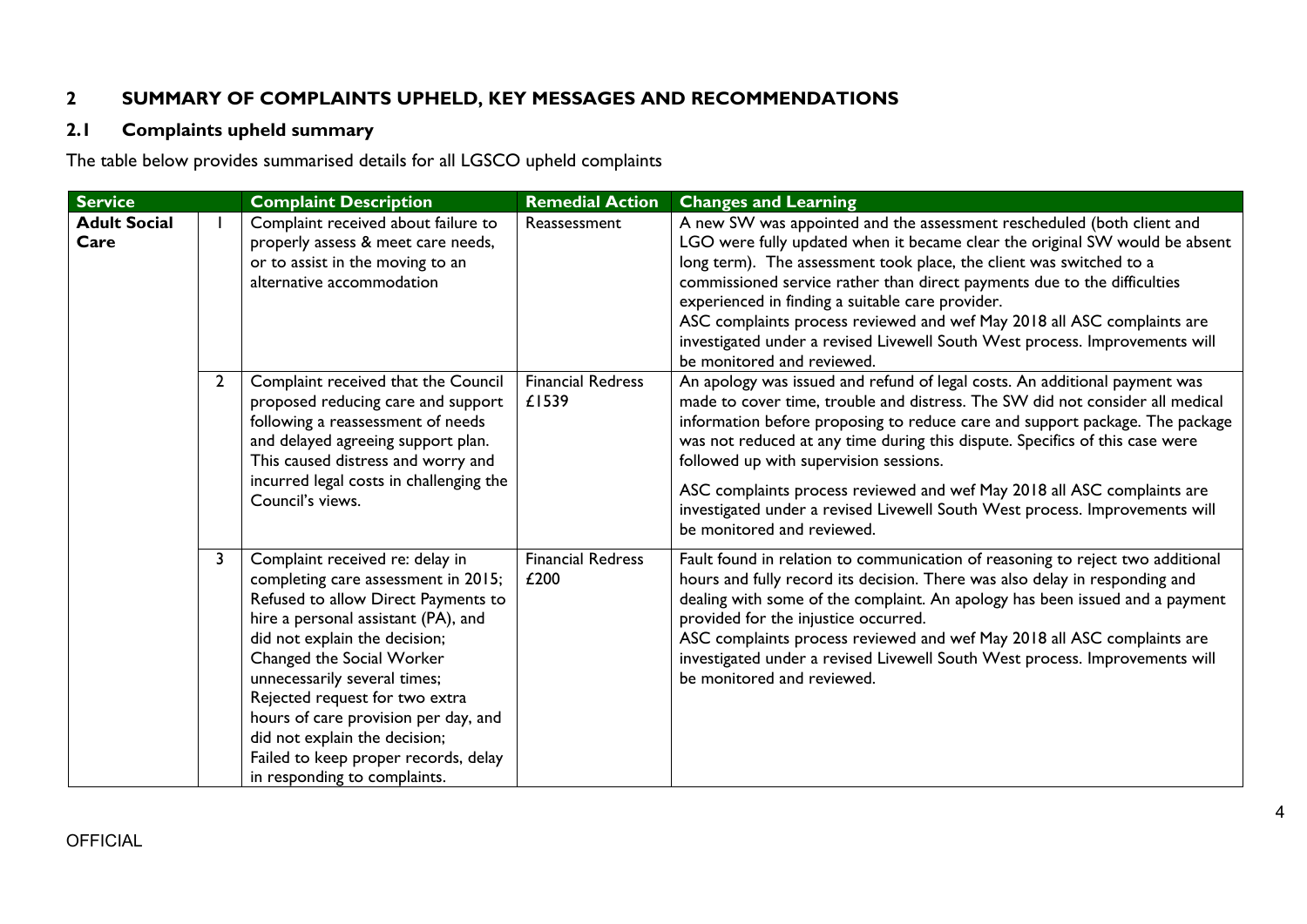| <b>Planning &amp;</b><br><b>Development</b> | 4              | Complaint received regarding<br>rejection at the validation stage to an<br>application for planning consent for<br>the conversion of a neighbouring<br>business unit to residential units in<br>2014;<br>a. Publish all relevant information<br>about the application on its website<br>at the time:<br>b. Refer to and consider all relevant<br>planning policies in the officer's<br>report;<br>c. Take relevant information in to<br>account when granting consent;<br>d. Properly consider what insulation<br>was needed to protect occupiers<br>from noise created by his nightclub<br>and ensure it was in place.<br>As a result, the commercial viability<br>has been affected. | Apology,<br>Procedure change       | Procedures have been changed as a result of the LGO decision; - Guidance on<br>this matter has been written in the DM Manual and Team Managers have<br>been informed not to sign off any decision notice that excludes a local<br>validation requirement unless a clear justification is provided by the case<br>officer as part of the officer report and / or through another written<br>explanation.<br>- Most responses are now gathered through the consultation cloud in<br>IDOX so will be automatically uploaded on the website. However if a<br>consultation response is provided through another source (e.g. email)<br>then it is the responsibility of the case officer to ensure it is uploaded to<br>the website.<br>- Case officers have been informed to provide more comprehensive<br>notes of site visits and to record these on IDOX.<br>- Team managers will regularly remind staff of the importance of<br>following the DM Manual. |
|---------------------------------------------|----------------|----------------------------------------------------------------------------------------------------------------------------------------------------------------------------------------------------------------------------------------------------------------------------------------------------------------------------------------------------------------------------------------------------------------------------------------------------------------------------------------------------------------------------------------------------------------------------------------------------------------------------------------------------------------------------------------|------------------------------------|----------------------------------------------------------------------------------------------------------------------------------------------------------------------------------------------------------------------------------------------------------------------------------------------------------------------------------------------------------------------------------------------------------------------------------------------------------------------------------------------------------------------------------------------------------------------------------------------------------------------------------------------------------------------------------------------------------------------------------------------------------------------------------------------------------------------------------------------------------------------------------------------------------------------------------------------------------|
| <b>Benefits and</b><br>Tax                  | 5              | Complaint re: decision on liability for<br>Council Tax and failure to update its<br>database to reflect the customers<br>desired billing address                                                                                                                                                                                                                                                                                                                                                                                                                                                                                                                                       | <b>Financial Redress</b><br>£93.50 | All staff members reminded of procedures with provision of additional<br>training as required.                                                                                                                                                                                                                                                                                                                                                                                                                                                                                                                                                                                                                                                                                                                                                                                                                                                           |
|                                             | 6              | Complaint received that the Council<br>failed to inform customer of the<br>terms of a payment arrangement for<br>council tax arrears, before it<br>referred the case to the<br>enforcement agents.                                                                                                                                                                                                                                                                                                                                                                                                                                                                                     | <b>Financial Redress</b><br>£75    | All staff members reminded of procedures with provision of additional<br>training as required.                                                                                                                                                                                                                                                                                                                                                                                                                                                                                                                                                                                                                                                                                                                                                                                                                                                           |
|                                             | $\overline{7}$ | Complaint received regarding the<br>Council not responding to the<br>complainant's contact about<br>application to its emergency fund.                                                                                                                                                                                                                                                                                                                                                                                                                                                                                                                                                 | No further action<br>required      | Customer was on a single point of contact (SPOC) register. SPOC process to<br>be reviewed.                                                                                                                                                                                                                                                                                                                                                                                                                                                                                                                                                                                                                                                                                                                                                                                                                                                               |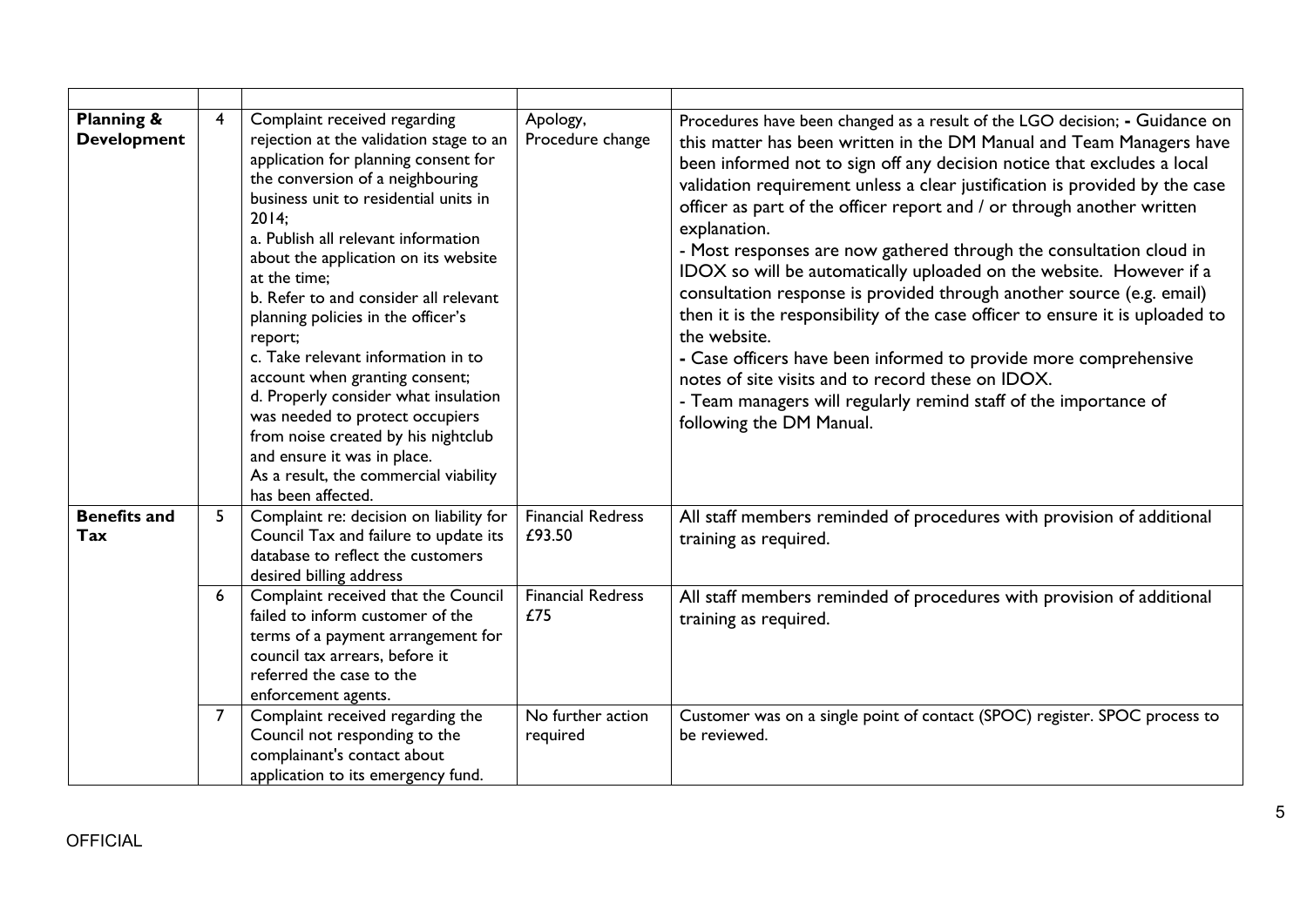|                                                                                                      |                 | No injustice caused, as the Council<br>no longer has an emergency fund.                                                                                                                                                                             |                                                                                                                            |                                                                                                                                                                                                                                                                                                                          |
|------------------------------------------------------------------------------------------------------|-----------------|-----------------------------------------------------------------------------------------------------------------------------------------------------------------------------------------------------------------------------------------------------|----------------------------------------------------------------------------------------------------------------------------|--------------------------------------------------------------------------------------------------------------------------------------------------------------------------------------------------------------------------------------------------------------------------------------------------------------------------|
| <b>Environment</b><br>al Services &<br><b>Public</b><br><b>Protection &amp;</b><br><b>Regulation</b> | 8               | Complaint received, applied for an<br>assisted bin collection, it took six<br>months for the problem to be<br>resolved. Considers that the current<br>system is not user friendly for<br>people with dementia.                                      | <b>Financial Redress</b><br>£50, Procedure or<br>policy<br>change/review                                                   | A review of the assisted collection policy and the assessment process and the<br>criteria for eligibility will be undertaken in light of the lessons learned from this<br>case.                                                                                                                                          |
| <b>Highways and</b><br><b>Transport</b>                                                              | 9               | Complaint received that the Council<br>wrongly decided eligibility for a<br>parking permit following a change of<br>use application.                                                                                                                | Reassessment,<br>Procedure or<br>policy<br>change/review                                                                   | Parking Services has amended its policy so that residential properties that have<br>parking permit exclusions can now be appealed where it can be demonstrated<br>the change has not led to an increase in parking demand and/or that the scheme<br>zone is undersubscribed.                                             |
| <b>Housing</b>                                                                                       | $\overline{10}$ | Complaint received about the<br>Council's handling of request for<br>housing help in a potential eviction<br>situation. Fault by the Council due to<br>accumulation of significant rent and<br>council tax arrears.                                 | <b>Financial Redress</b><br>£600, Training                                                                                 | Frontline training was addressed. In April 2018 the service responded to new<br>legislation and a new IT system which have changed the way the service is<br>providing advice. Staff have been merged across Customer Services and<br>Community Connections so that training and processes are managed and joined<br>up. |
|                                                                                                      | $\mathbf{H}$    | Discontinued this investigation<br>because the Council has offered a<br>satisfactory remedy for the<br>complaint and that the person was<br>wrongly charged for cleaning and<br>other works carried out at their<br>former temporary accommodation. | Apology                                                                                                                    | Property management for temporary accommodation provision e.g.<br>maintenance or repairs/damage/license breaching etc is now undertaken by a<br>property management company as a result of lessons learned regarding<br>customer support and/or evidence collection.                                                     |
| <b>Education</b><br>and<br><b>Children's</b><br><b>Services</b>                                      | 12              | Fault found in the handling of this<br>complaint re: PCCs refusal to agree<br>to a request for investigation at stage<br>2 of the statutory children's<br>complaints procedure.                                                                     | Financial redress<br>£150, New<br>appeal/review or<br>reconsidered<br>decision,<br>Procedure or<br>policy<br>change/review | The complaint has now been accepted at Stg2 and investigation is ongoing.<br>Financial redress has been paid. Learning has been addressed with the team and<br>a review of procedures are due to take place within 8 weeks.                                                                                              |
|                                                                                                      | 13              | Fault found in the handling of this                                                                                                                                                                                                                 | Financial redress                                                                                                          | The complaint has now been accepted at Stg2 and investigation is ongoing.                                                                                                                                                                                                                                                |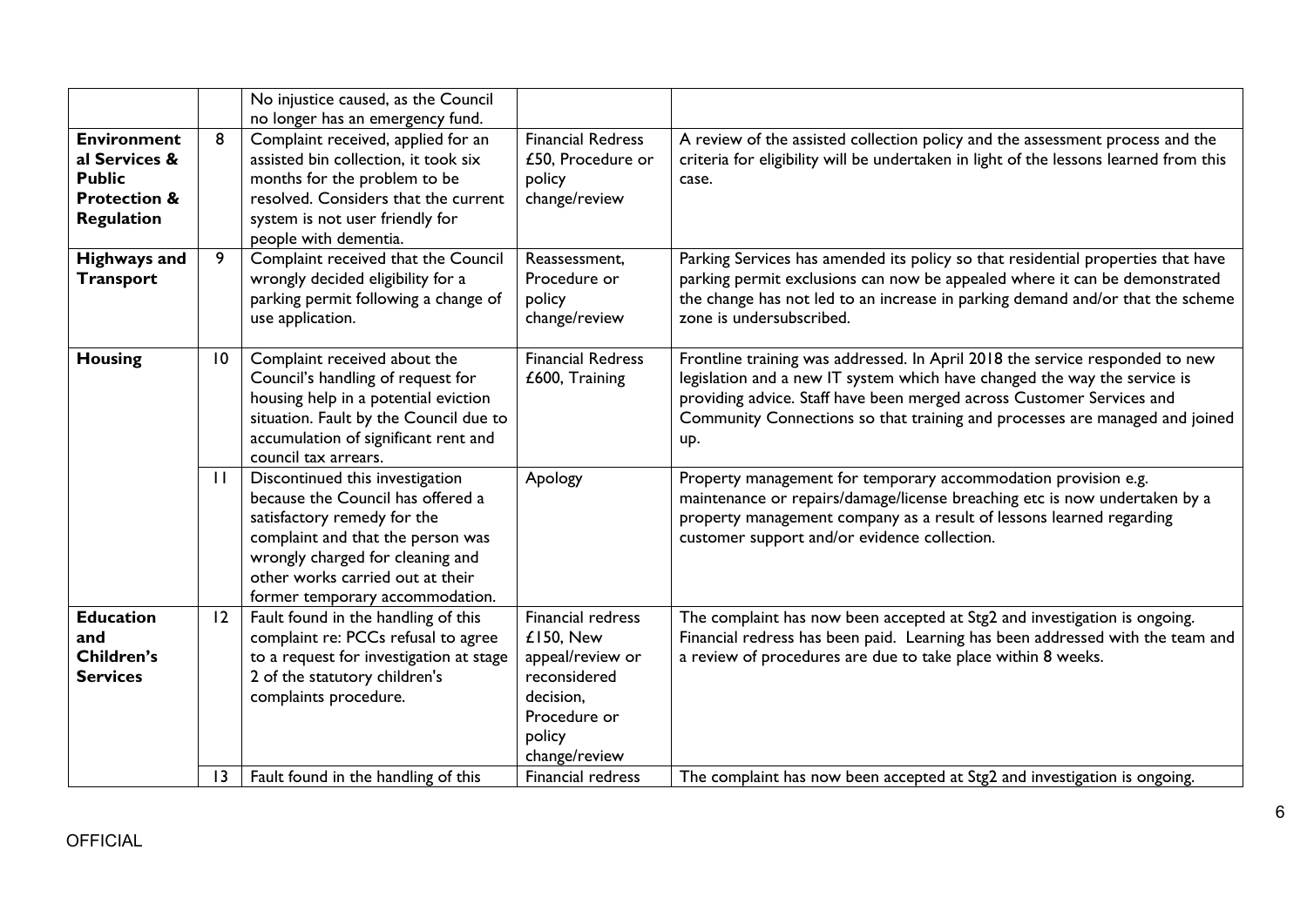|    | complaint re: PCCs refusal to agree<br>to a request for investigation at stage<br>2 of the statutory children's<br>complaints procedure.                                                                                                                                                               | £150, New<br>appeal/review or<br>reconsidered<br>decision,<br>Procedure or<br>policy<br>change/review                             | Financial redress has been paid. Learning has been addressed with the team and<br>a review of procedures are due to take place within 8 weeks.                                                                                                                                      |
|----|--------------------------------------------------------------------------------------------------------------------------------------------------------------------------------------------------------------------------------------------------------------------------------------------------------|-----------------------------------------------------------------------------------------------------------------------------------|-------------------------------------------------------------------------------------------------------------------------------------------------------------------------------------------------------------------------------------------------------------------------------------|
| 14 | Fault found in the handling of this<br>complaint re: PCCs refusal to agree<br>to a request for investigation at stage<br>2 of the statutory children's<br>complaints procedure.                                                                                                                        | <b>Financial redress</b><br>£150, New<br>appeal/review or<br>reconsidered<br>decision,<br>Procedure or<br>policy<br>change/review | The complaint has now been accepted at Stg2 and investigation is ongoing.<br>Financial redress has been paid. Learning has been addressed with the team and<br>a review of procedures are due to take place within 8 weeks.                                                         |
| 15 | The Ombudsman found significant<br>delays in the Council producing an<br><b>Education Health and Care Plan.</b><br>However, this has not caused an<br>injustice, as education was available<br>throughout the period and an appeal<br>to Tribunal would not have resolved<br>any concerns any earlier. | No further action<br>required                                                                                                     | The delay in finalising an Education, Health and Care Plan had been due to<br>negotiation around the setting for provision. Plans are now finalised within the<br>timescale of 20 weeks. Further negotiation then takes place to resolve the<br>issues after the plan is finalised. |

7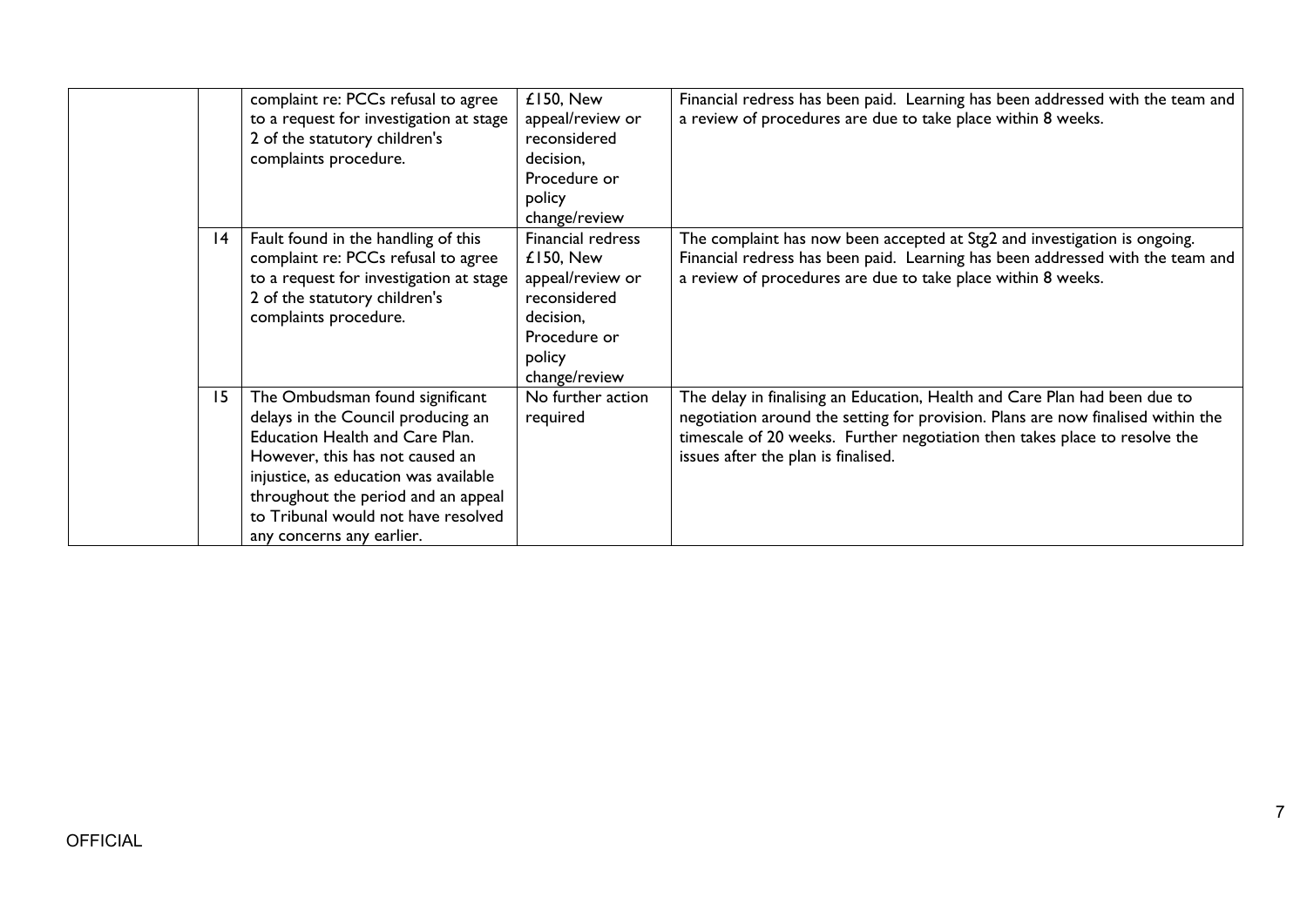### **2.2 Key Messages**

The key messages from the analysis of the 2017/18 LGSCO Annual Report data are as follows:

- **Plymouth has seen an increase in the total number of complaints received by the LGSCO** in comparison to the previous year; ninety eight complaints in 16/17 and one hundred and twenty seven complaints in 17/18.
- Whilst more complaints were received, we have seen a decrease in the number of complaints that require a detailed investigation by the LGSCO; 26% in 16/17 and 21% in 17/18.
- **There was also a reduction in the upheld rate. The LGSCO upheld only fifteen complaints** of the one hundred and twenty one (12.4%) complaints they made decisions about in relation to Plymouth City Council. This is an improvement on the rate upheld in 2016/17 which was 14.7%.
- Highways and Transport were the only area to show a decrease in total number of complaints in comparison to the 2016/17 report.
- **There has been a significant increase in complaints received about Benefits and Tax; from** nineteen complaints in 16/17 to thirty four in 17/18. Although, only five (14%) of the thirty four complaints required a detailed investigation which is a significant decrease in comparison with 16/17 which was 37%.
- Adult Social Care and Education and Children's Services account for 46% of the upheld complaints.
- The LGSCO has reported experiencing the Council to be very resistant to accepting fault despite clear and numerous failings in implementing the statutory children's complaints procedures.
- **In response to the 2015/16 Annual Report, PCC implemented a two stage complaints** process on 1<sup>st</sup> April 2018. This aimed to reduce the number of complaints being escalated to the LGSCO and signs are positive after an analysis of the first quarter of 2018/19. Between 1.04.2018 and 30.06.2018 the number of complaints requiring a decision from the LGSCO was four, this is a reduction in comparison with the first quarter of 2017/18 when twelve decisions were made. This position will be monitored throughout the remainder of the year.

### **2.3 Recommendations**

As a result of the data analysed from the complaints escalated to LGSCO the following recommendations have been put together to ensure that PCC is learning lessons from customer feedback;

- 1. Address the comments made by the LGSCO in respect of statutory children's complaints procedures.
- 2. Work with Livewell South West to strengthen the complaints handling process and ensure lessons learned are driving service improvements across organisations in respect of Adult Social Care.
- 3. Work with Street Services to improve the customer experience (complaints are included in the LGSCO category Environmental Services and Public Health and Regulation).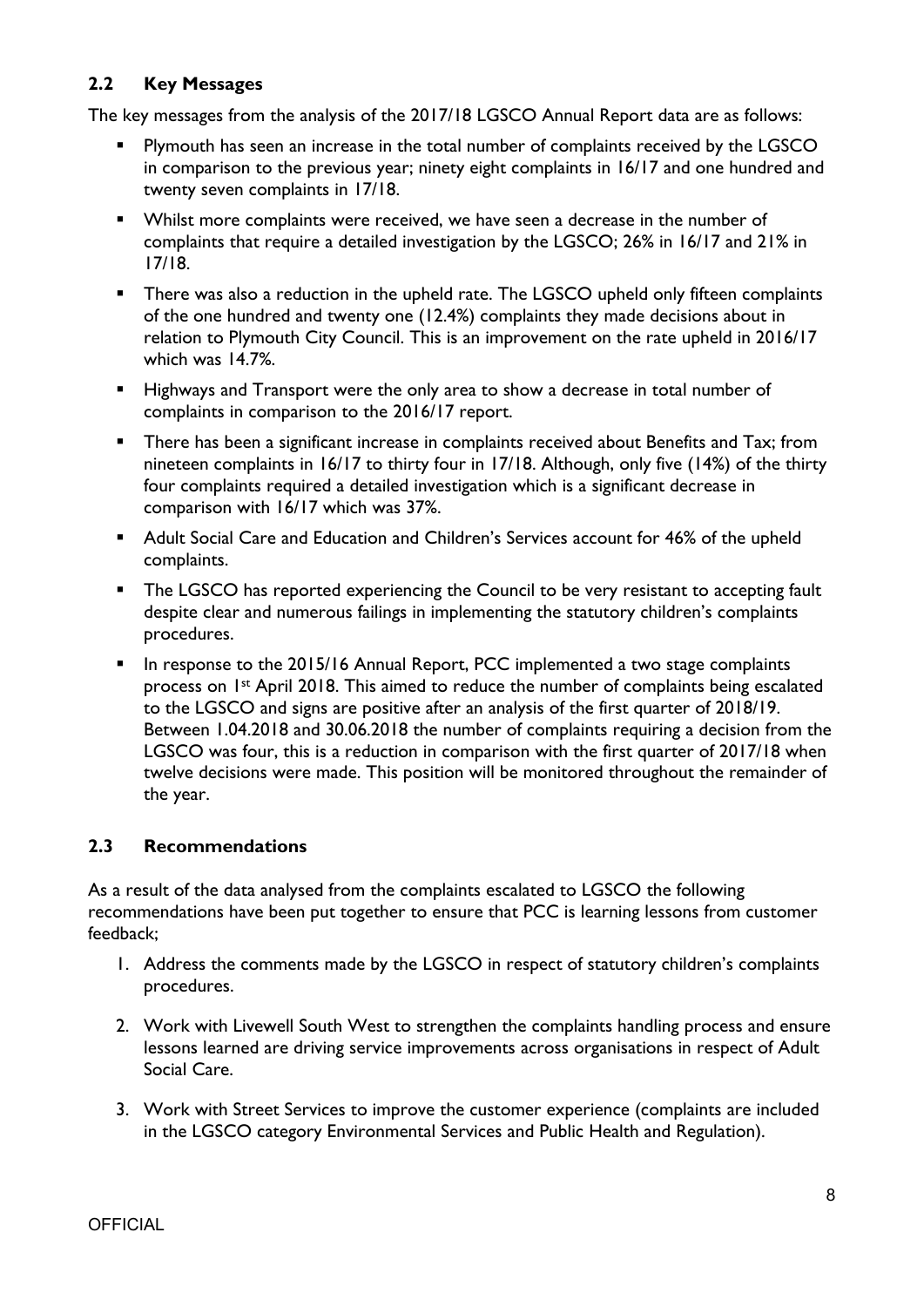4. Further develop the monitoring of corporate performance in respect of customer feedback and ensure customer feedback is used to resolve any issues through the implementation of lessons learned.

### **2.4 Progress update**

The following activity has occurred to support delivery of the recommendations:

**Recommendation 1** – Customer Liaison Manager is working to join up the activity undertaken in relation to complaints management across Council departments, particularly focusing on clarifying the roles and responsibilities of Feedback Coordinators, Investigating Officers and the use of complaints management systems. This includes working more closely with the Statutory Complaints Team, currently based in Finance, and ensuring monitoring and reporting processes are in place at the same standard as corporate complaints monitoring.

Children's Social Care has seen a change in structure with a number of new managers appointed, resulting in investigations taking longer than expected and sometimes not as robustly as expected. The Statutory Complaints Team have provided some adhoc training to new managers and are currently developing a new training package, in conjunction with Heads of Service, to cover undertaking investigations and providing responses to complaints.

The Children's Social Care complaint process has three stages. Should a complainant remain dissatisfied with their response at the first stage, they can request for their concerns to be escalated to a second stage. Stage 2 involves an external investigation being completed by an Investigating Officer and overseen by an Independent Person, this has a financial impact of approximately £4,000 per investigation. The Statutory Complaints Team Leader and Service Manager, or Head of Service, meet with any complainants suggesting dissatisfaction after stage 1 to try and reach a mutually satisfactory outcome and avoid moving to stage 2. In 2017/18, resolutions at informal meetings avoided £52,000 worth of stage 2 complaint costs.

**Recommendation 2** – The Customer Liaison Manager has been working with the Information Governance Manager, Complaints Team Leader and Head of Service to review current processes. A meeting has also been undertaken with the Livewell Southwest Complaints and Litigation Manager. This resulted in the design of a 'to be' process for managing Adult Social Care complaints, the role of the triage process on receipt of complaints, reporting requirements to ensure compliance with timescales, and an agreed regular meeting schedule for reviewing the process across the organisations.

**Recommendation 3 –** A Street Services Modernisation Board meets monthly and has invited the Customer Liaison Manager to provide a key link between the service and customer services. This includes a focussed effort on setting customer expectations through consistency of messaging across the website, the contact centre/first stop shop and digital systems as well as updating policy wording, service standards and associated performance measures as the service modernises. Customer feedback, including complaints, is monitored on a monthly basis and a quarterly review was also considered at Place DMT. Street Services are using feedback to create hotspot mapping to help identify and realign issues as well as using learning from complaints. This has resulted in action being taken within the back office function to improve the quality and timeliness of responses to complaints, particularly at Stage 2.

**Recommendation 4 –** Departmental Balanced Scorecards now include measures of;

- Number of complaints received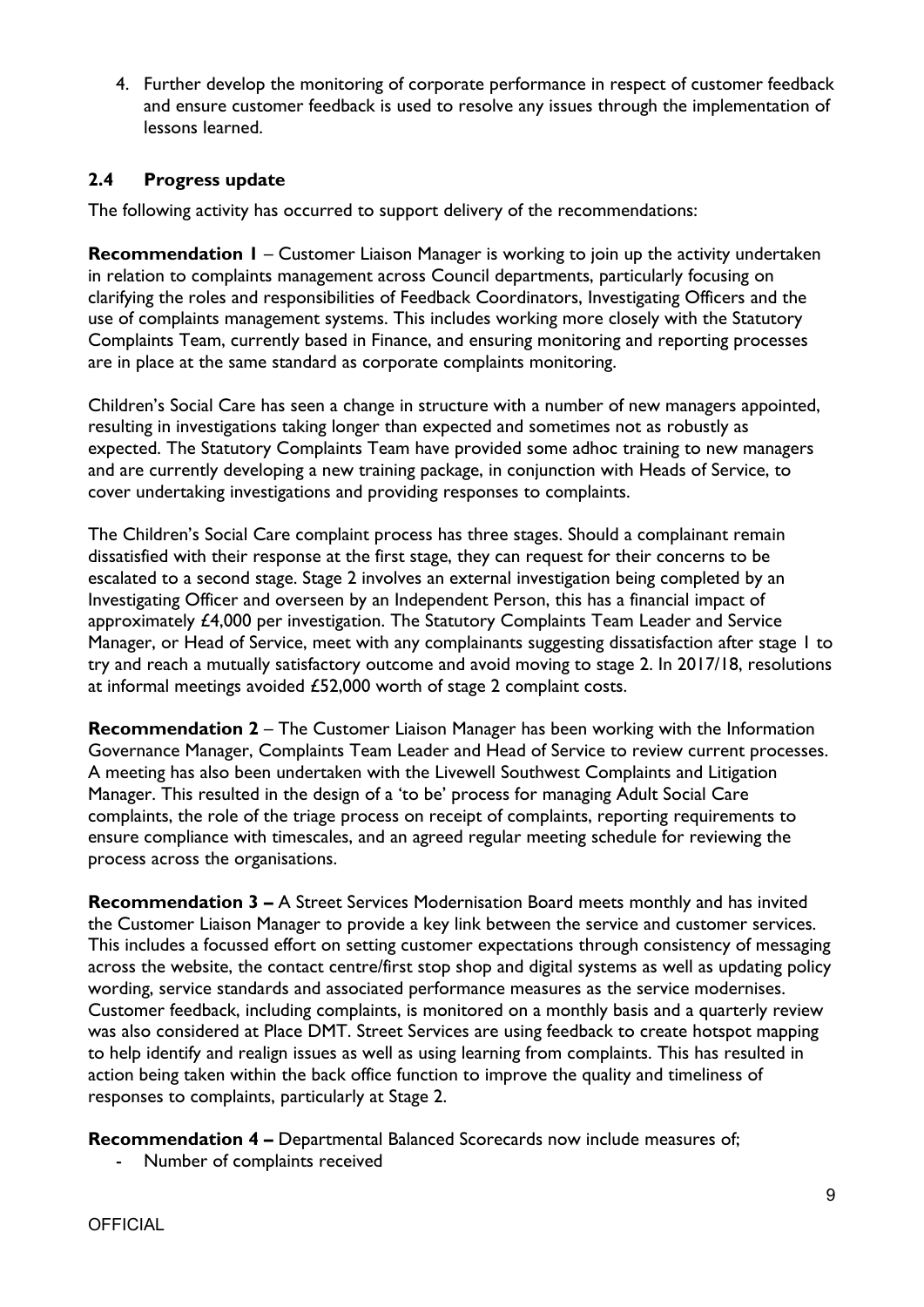- % of complaints upheld
- % of complaints closed within timeframe
- Number of LGO complaints received
- Number of LGO decisions made.

Information is also provided in the narrative that details the stage 1 & 2 breakdown for the complaint's indicators.

Whilst measures are important to understand our performance, a key focus will be placed on how services use customer feedback to resolve issues. Lessons learned from upheld complaints and customer feedback will be monitored at regular performance meetings and built into corporate quarterly performance monitoring. Each quarterly report will include complaints and any specific lessons learned from departments; quarter 1 monitoring included clarification of action being taken in Children's Social Care and Street Services as a result of customer feedback.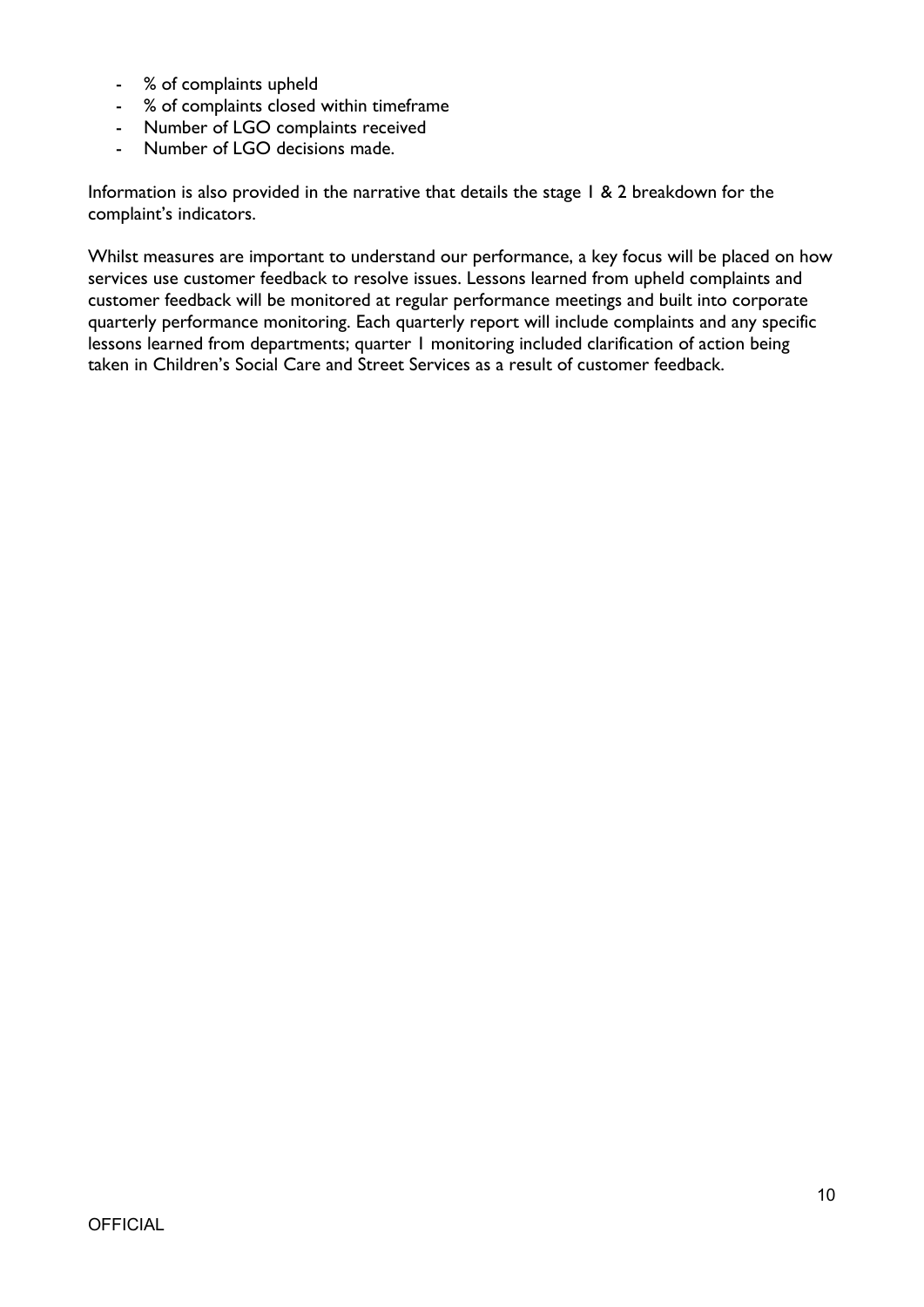### **3. COMPLAINT STATISTICS 2017/18 OVERALL PLYMOUTH RESULTS**

### **3.1 Complaints received**

It is important to note that not all complaints are decided in the same year that they are received. The number of complaints received by the LGSCO for Plymouth in 2017/18 was one hundred and twenty seven. However figures in this report mainly reflect the decisions received during 17/18 which totalled one hundred and twenty one.

The table below shows the total number of complaints received by the LGSCO about Plymouth since 2014.



The table below shows the distribution of the complaints received within each of the specific service areas in 2017/18.

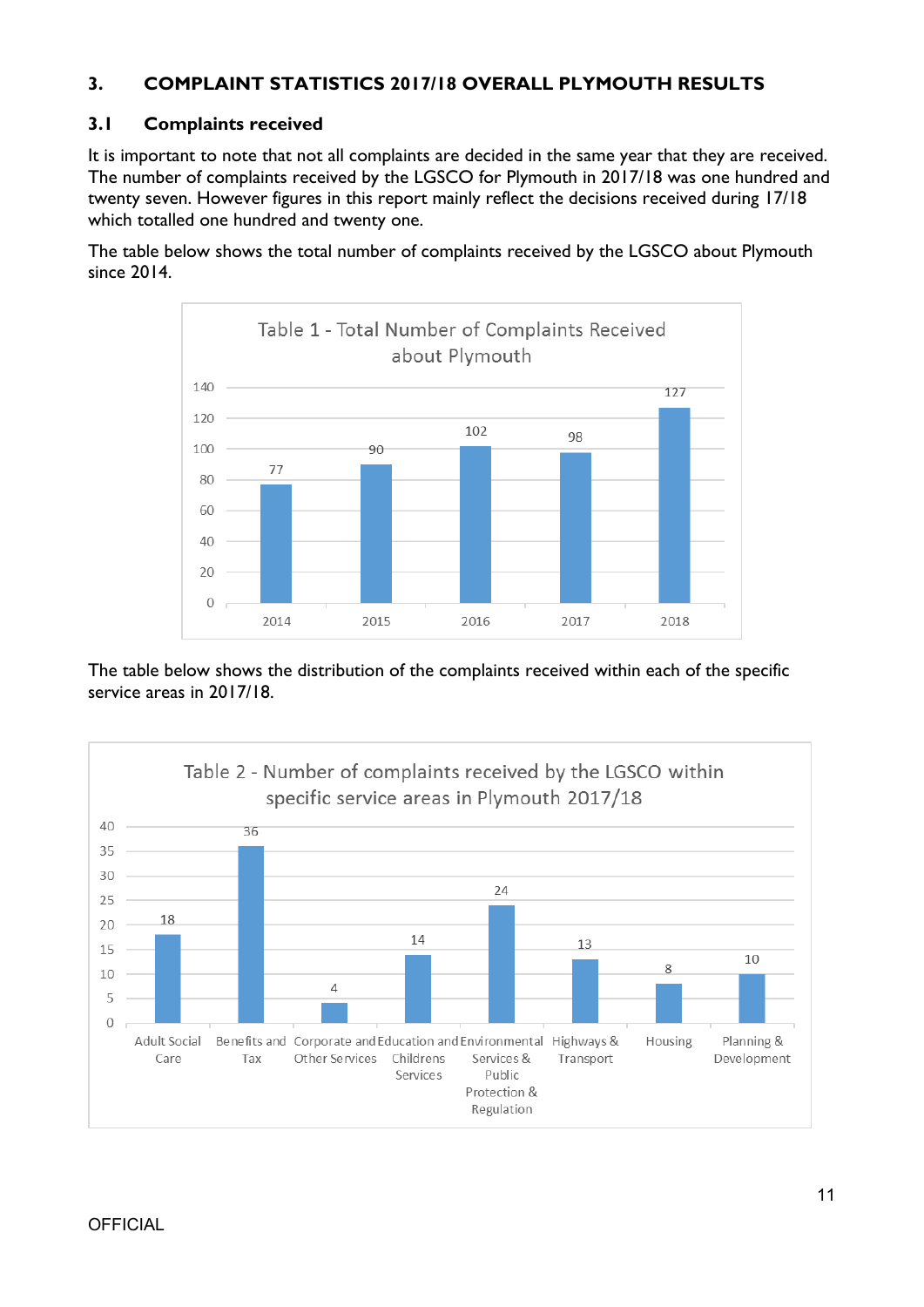The table below shows the distribution of the complaint decisions made by the LGSCO for Plymouth within each of the specific service areas in 2017/18.



### **3.2 Complaint Decisions**

A total of one hundred and twenty one decisions were made by the LGSCO for Plymouth in 17/18; this is an increase in comparison to the previous year when one hundred and two decisions were made, but this was likely to be the case given the increase in total number of complaints received.

In 2017/18, of the complaints received for England, where a detailed investigation occurred, 57% were upheld – this is known as the upheld rate. In Plymouth, the LGSCO conducted a detailed investigation into twenty six complaints, of those fifteen were upheld so our upheld rate is 58%. In comparison to 2016/17 data, the upheld rate has increased by 2%.

When comparing the upheld rate to the total number of decisions made though, we have seen a decrease of almost 2.5% this year;

2016/17 fifteen complaints upheld of one hundred and two decisions made (14.7%)

2017/18 fifteen complaints upheld of one hundred and twenty one decisions made (12.4%).

The table below shows the total numbers of complaints received, decisions made, detailed investigations undertaken and complaints upheld in both 16/17 and 17/18.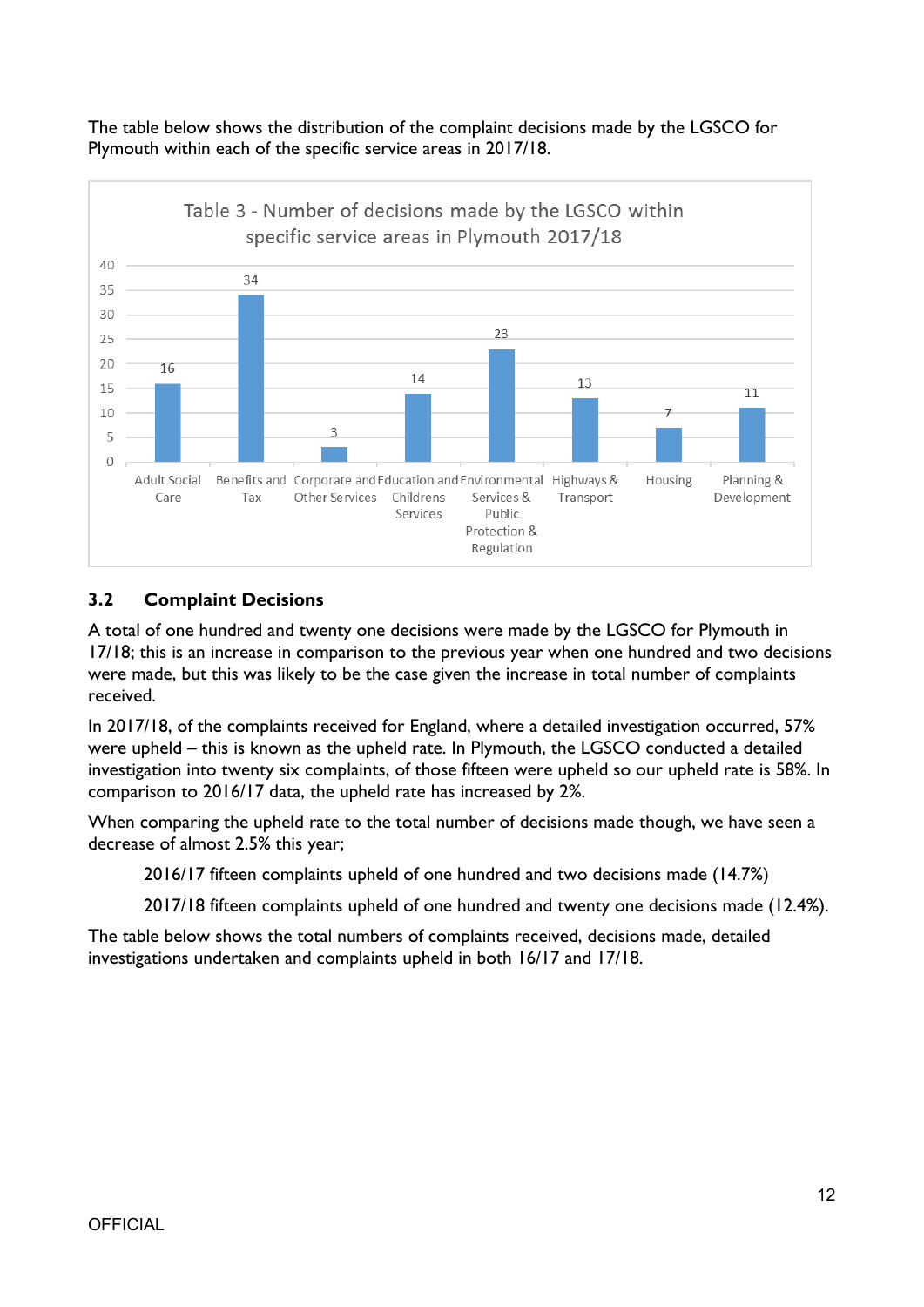

The table below shows the breakdown of the total numbers of complaints received, decisions made, detailed investigations undertaken and complaints upheld by service area for 17/18.



The table below shows the remedial action by service area as recommended by the LGSCO.

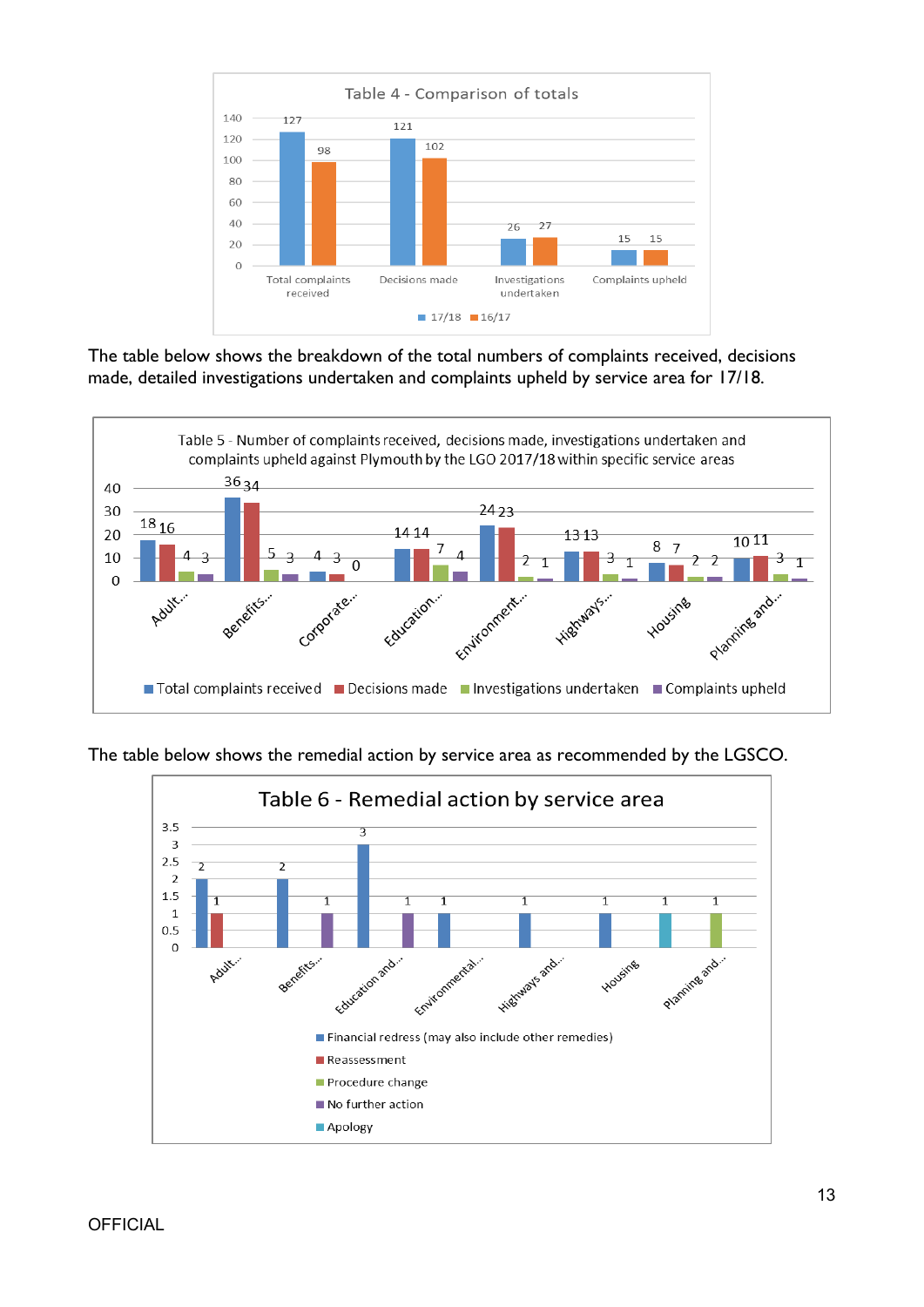Appendix 1 provides more information around the one hundred and twenty one decisions made and outcomes of detailed investigations. Clarification of the categories of decisions made can be found in Appendix 2.

Appendix 3 illustrates the remedial action recommended by the LGSCO following their detailed investigations. Lessons learned from each of the upheld complaints can be found in the next section within each of the service area headings.

Appendix 4 shows the volumes and upheld rates of corporate and statutory complaints in comparison with LGSCO complaints.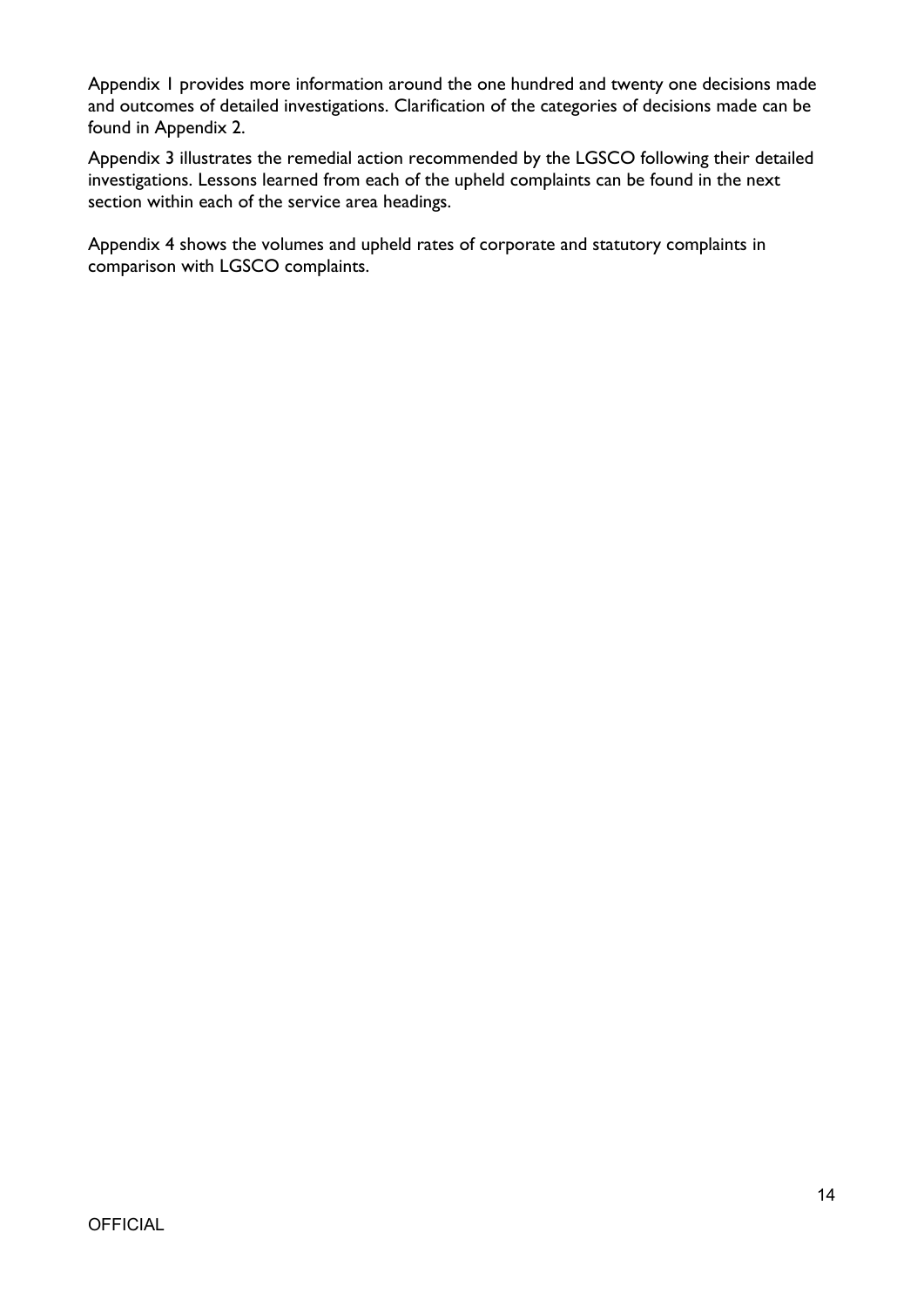### **4. ANALYSIS OF COMPLAINTS RECEIVED FOR PLYMOUTH BY THE LGSCO**

#### **4.1 Education and Children's Services**

The average amount of complaints received about Education and Children's Services within the DfE benchmarking group is nineteen (25% of total overall complaints received). Plymouth performs favourably with less than the statistical neighbour average.



In total the LGSCO received fourteen complaints and enquiries relating to Education and Children's Services in Plymouth.



### **UPHELD COMPLAINTS AND LESSONS LEARNED**

Of the fourteen complaints received by the LGSCO, four were upheld. Three related to referrals to stage 2 of the statutory Children's Social Care complaints process and the Council was found to be at fault in respect of not moving the complaints into the second stage. The complaints have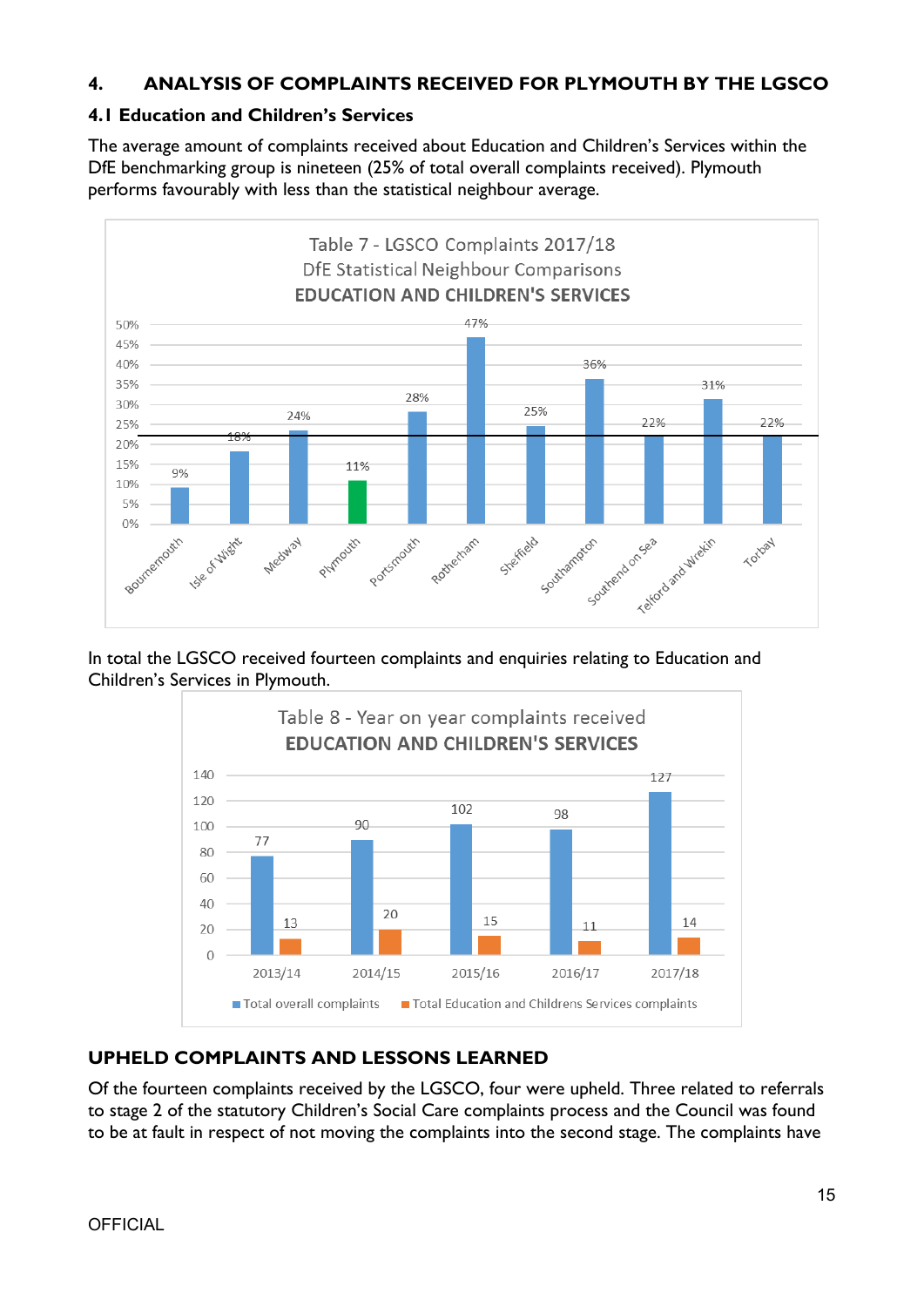all now been moved to stage 2 and as a result of lessons learned from these cases, a review of procedures will be undertaken.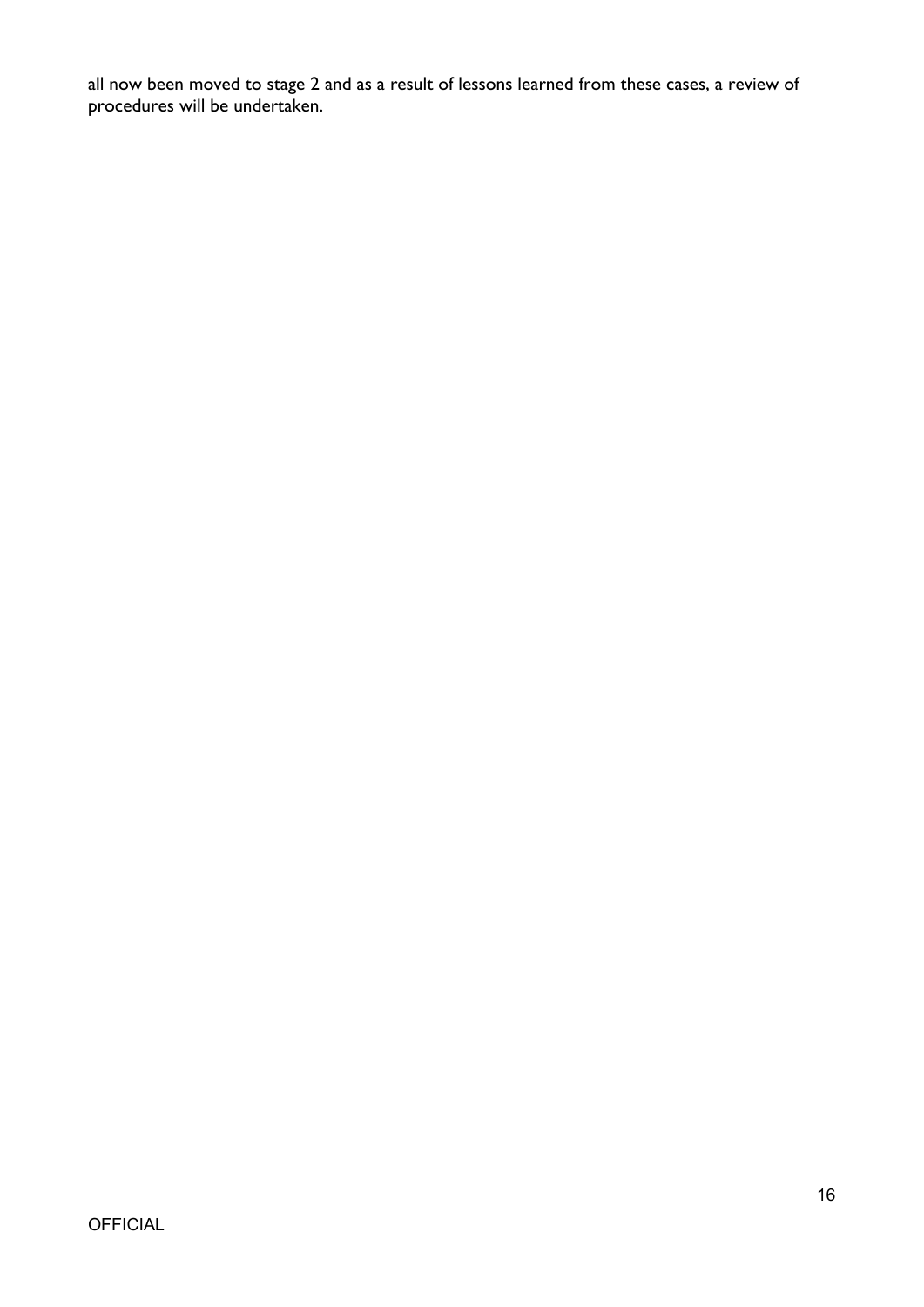### **4.2 Adult Social Care Services**

The average amount of complaints received about Adult Social Care Services within the CIPFA Family Group is 17% of total overall complaints received. Plymouth performs favourably against the family group average.



In total Plymouth received eighteen complaints and enquiries relating to Adult Social Care Services. This is the highest seen over recent years.



### **UPHELD COMPLAINTS AND LESSONS LEARNED**

Of the eighteen complaints received by the LGSCO, three were upheld. Following these cases Adult Social Care complaints processes were reviewed and are now investigated under a revised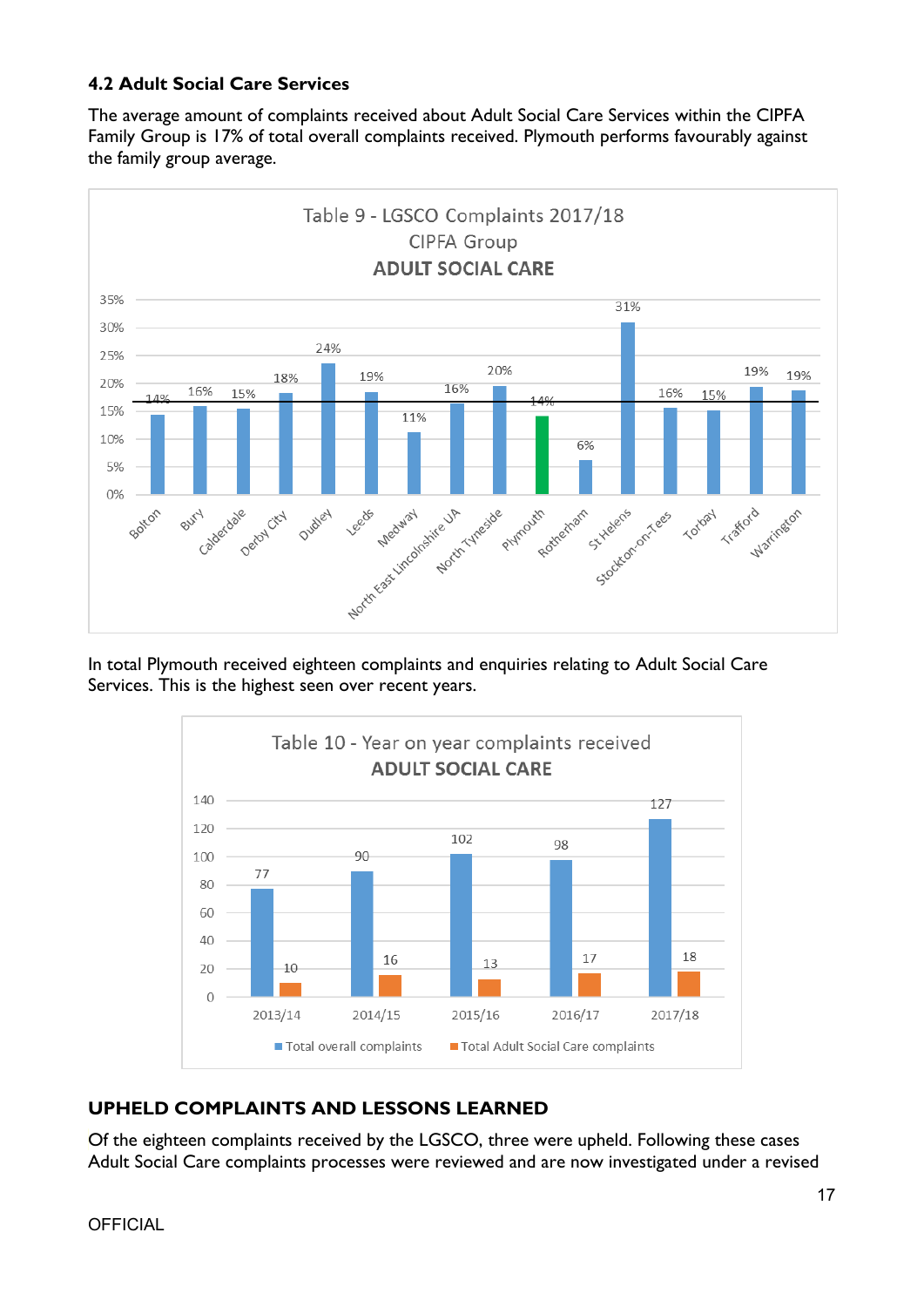Livewell South West process.

# **OFFICIAL**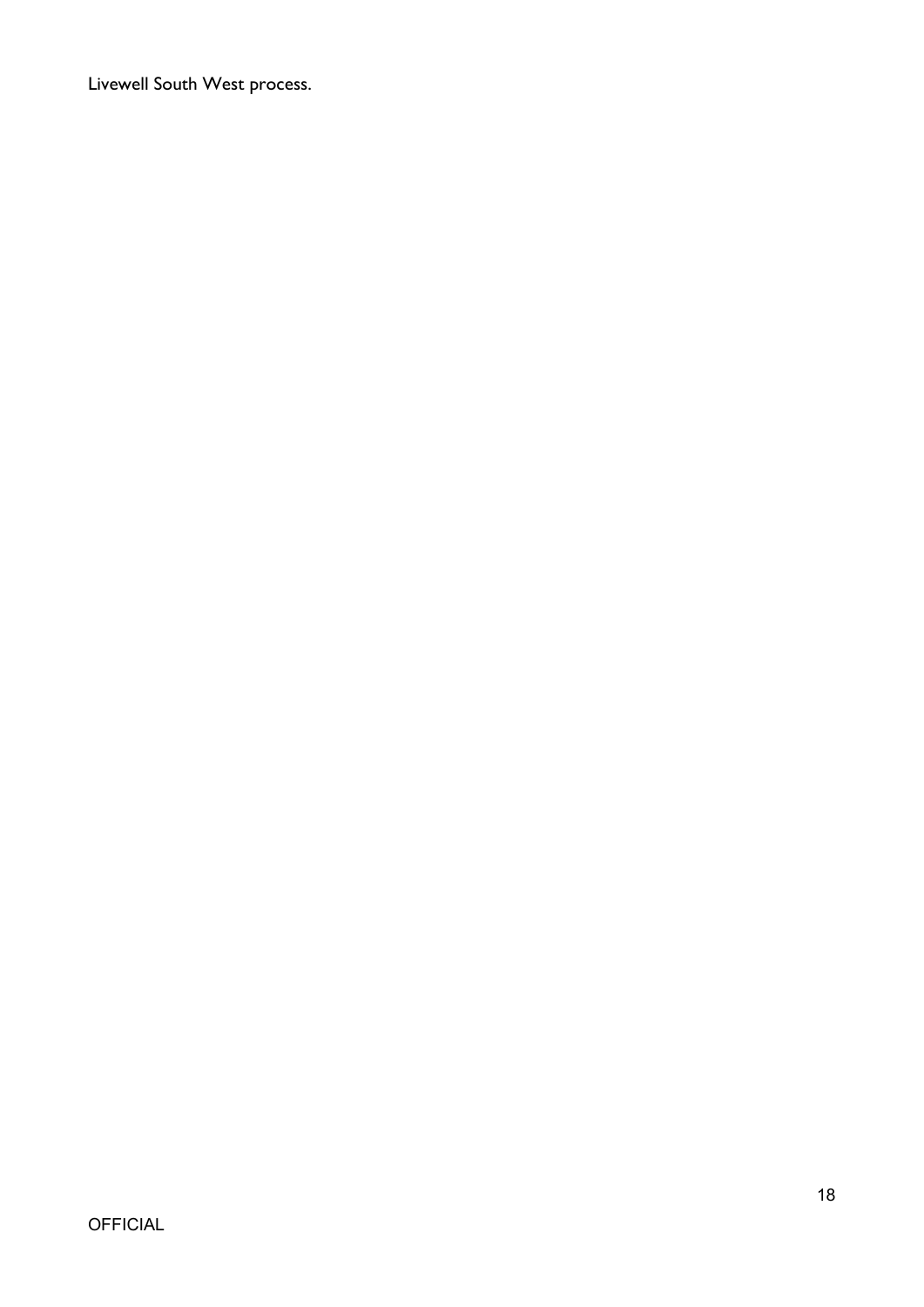### **4.3 Benefits and Tax Services**

The average amount of complaints received about Benefits and Tax Services within the CIPFA Family Group is 13% of total overall complaints. Plymouth does not perform favourably against the family group average.



Whilst Plymouth does not perform favourably in terms of the total number of benefits and tax related complaints, our upheld rate is 8% which is better than the average upheld rate across the group which is 12%.

In total Plymouth received thirty-six complaints and enquiries relating to Benefits and Tax Services. This is the highest seen over recent years.



#### **UPHELD COMPLAINTS AND LESSONS LEARNED**

Of the thirty-six complaints received, three complaints were upheld by the LGSCO. All staff members have been reminded of procedures with additional training being provided were required.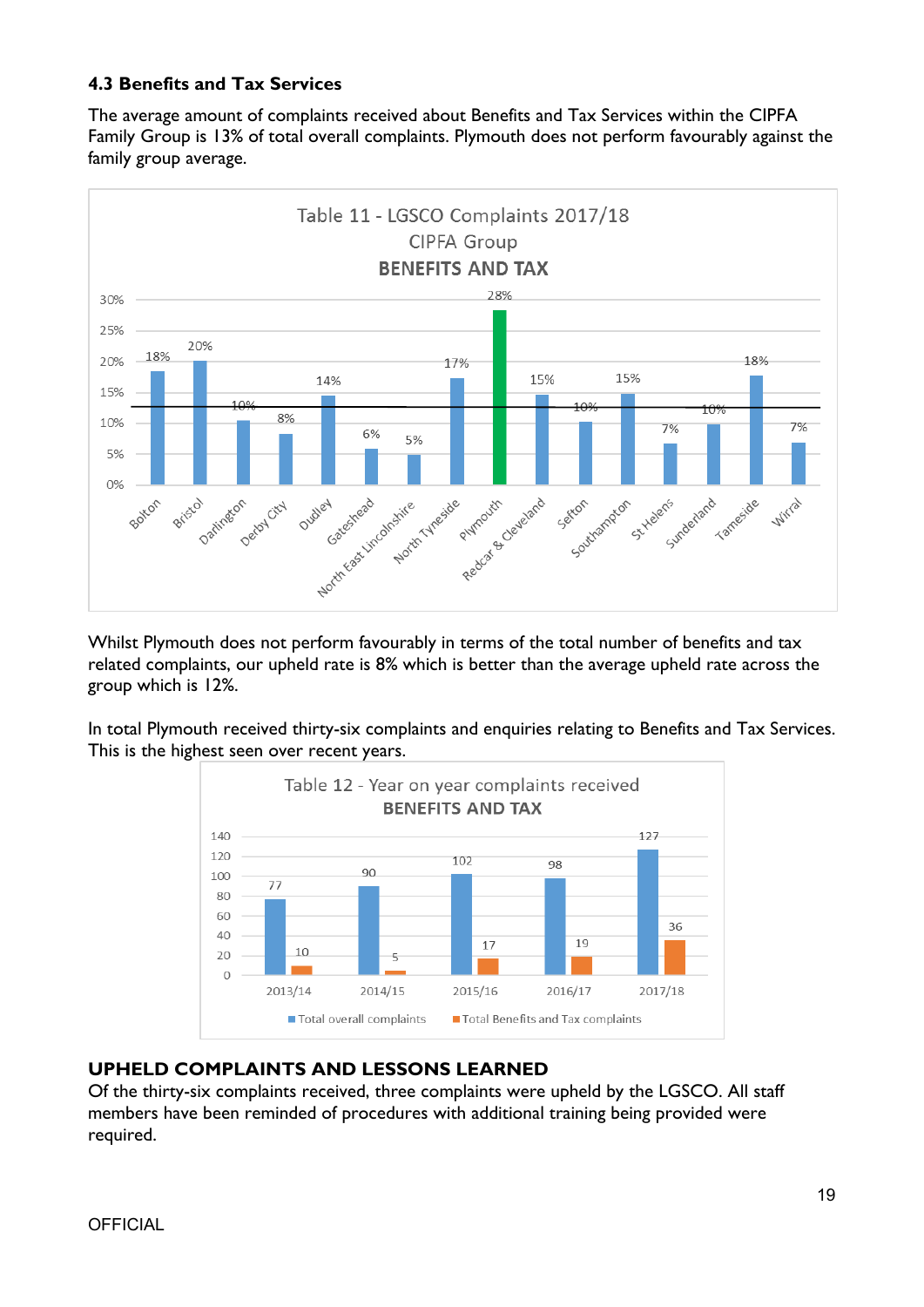### **4.4 Environmental Services and Public Health and Regulation**

The average amount of complaints received about Environmental Services and Public Health and Regulation Services within the CIPFA Family Group is 9% of total overall complaints received. Plymouth does not perform favourably against the family group average.



Whilst Plymouth does not perform favourably in terms of the total number of environmental services and public health and regulation related complaints, our upheld rate is 3% which is much better than the average upheld rate across the group which is 14%.

In total Plymouth received twenty four complaints and enquiries relating to Environmental Services, Public Protection and Regulation Services, which is the highest seen over recent years. This correlates with corporate feedback volumes, where complaints about street and waste services account for the majority of complaints received by PCC.



### **UPHELD COMPLAINTS AND LESSONS LEARNED**

Of the twenty four complaints received, one was upheld and related to a delay with an assisted bin collection application. A review of the assisted collection policy and the assessment process and the criteria for eligibility will be undertaken in light of the lessons learned from this case.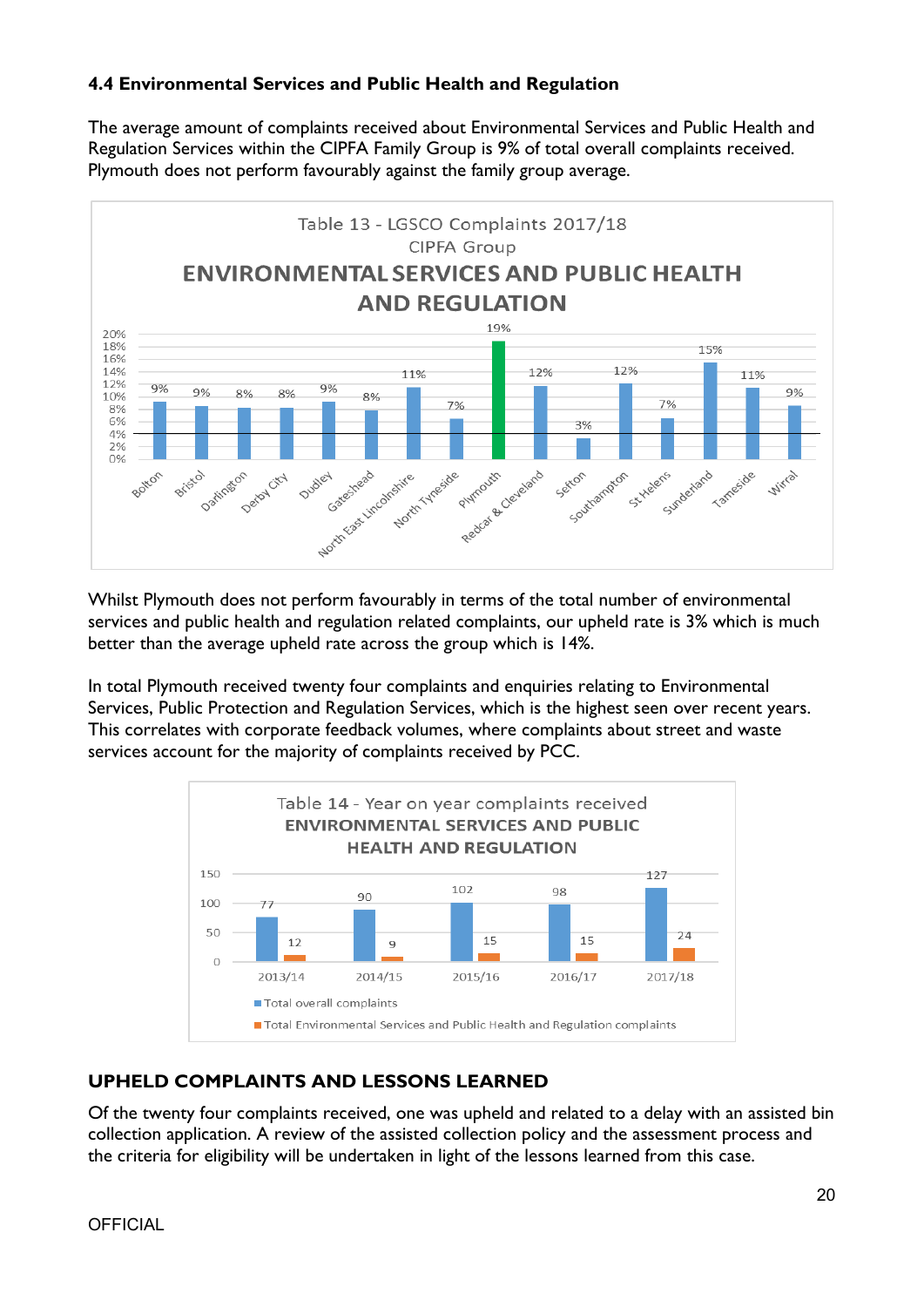### **4.5 Highways and Transport Services**

The average amount of complaints received about Highways and Transport Services within the CIPFA Family Group is 8% of total overall complaints received. Plymouth does not perform favourably against the family group average.



Whilst Plymouth does not perform favourably in terms of the total number of highways and transport services related complaints, our upheld rate is 8% which is much better than the average upheld rate across the group which is 24%.

In total Plymouth received thirteen complaints and enquiries relating to Highways and Transport Services. This is the lowest seen over recent years.



# **UPHELD COMPLAINTS AND LESSONS LEARNED**

Of the thirteen complaints received, one complaint was upheld by the LGSCO and related to parking. Lessons learned from the case have meant that policy has been amended.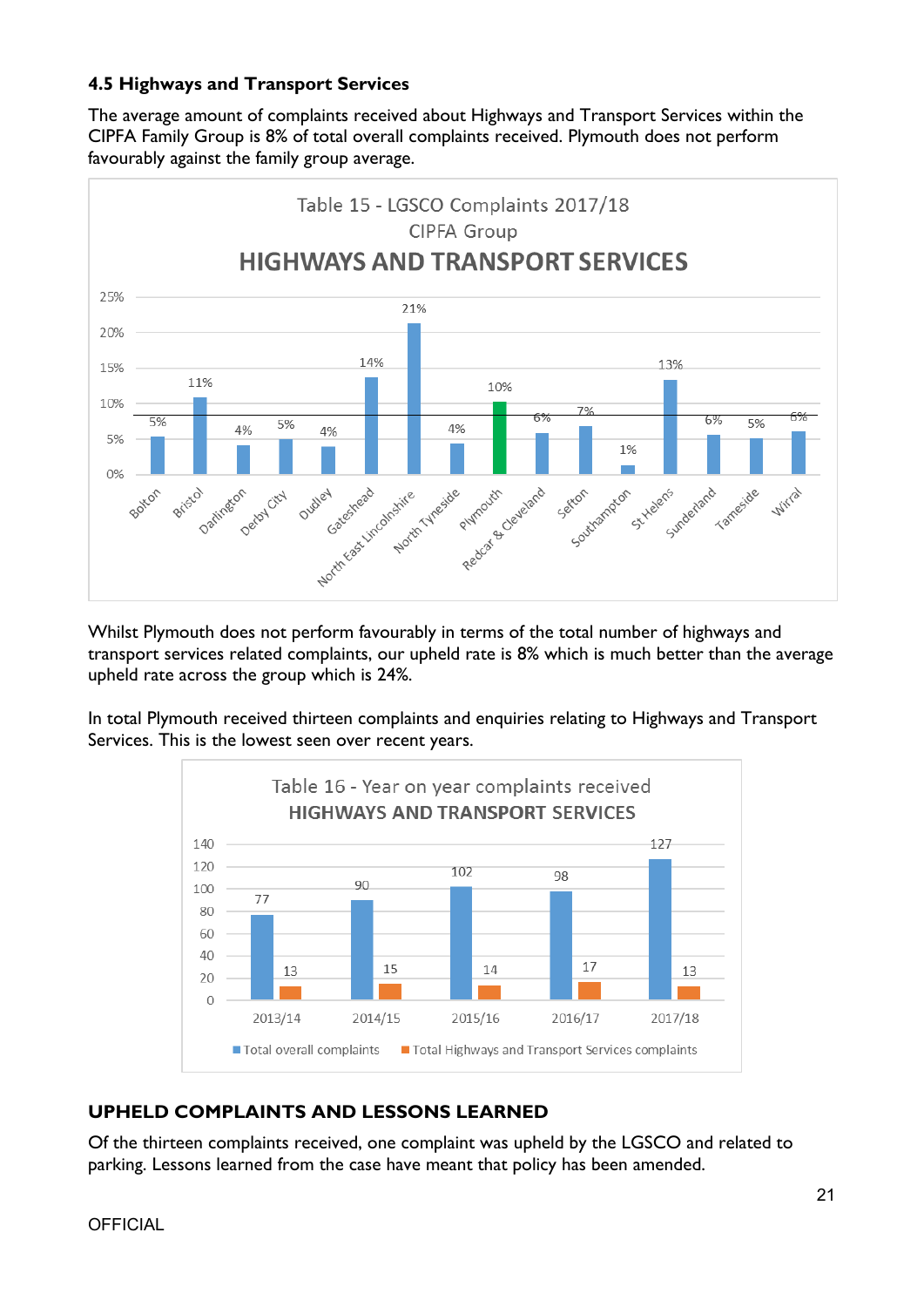### **4.6 Housing Services**

The average amount of complaints received about Housing Services within the CIPFA Family Group is 7% of total overall complaints received. Plymouth performs favourably against the family group average.



In total Plymouth received eight complaints and enquiries relating to Housing Services in 2017. This is the highest seen over recent years.



# **UPHELD COMPLAINTS AND LESSONS LEARNED**

Of the eight complaints received, two were upheld. Lessons learned resulted in an outsourcing contract and changes to training and processes.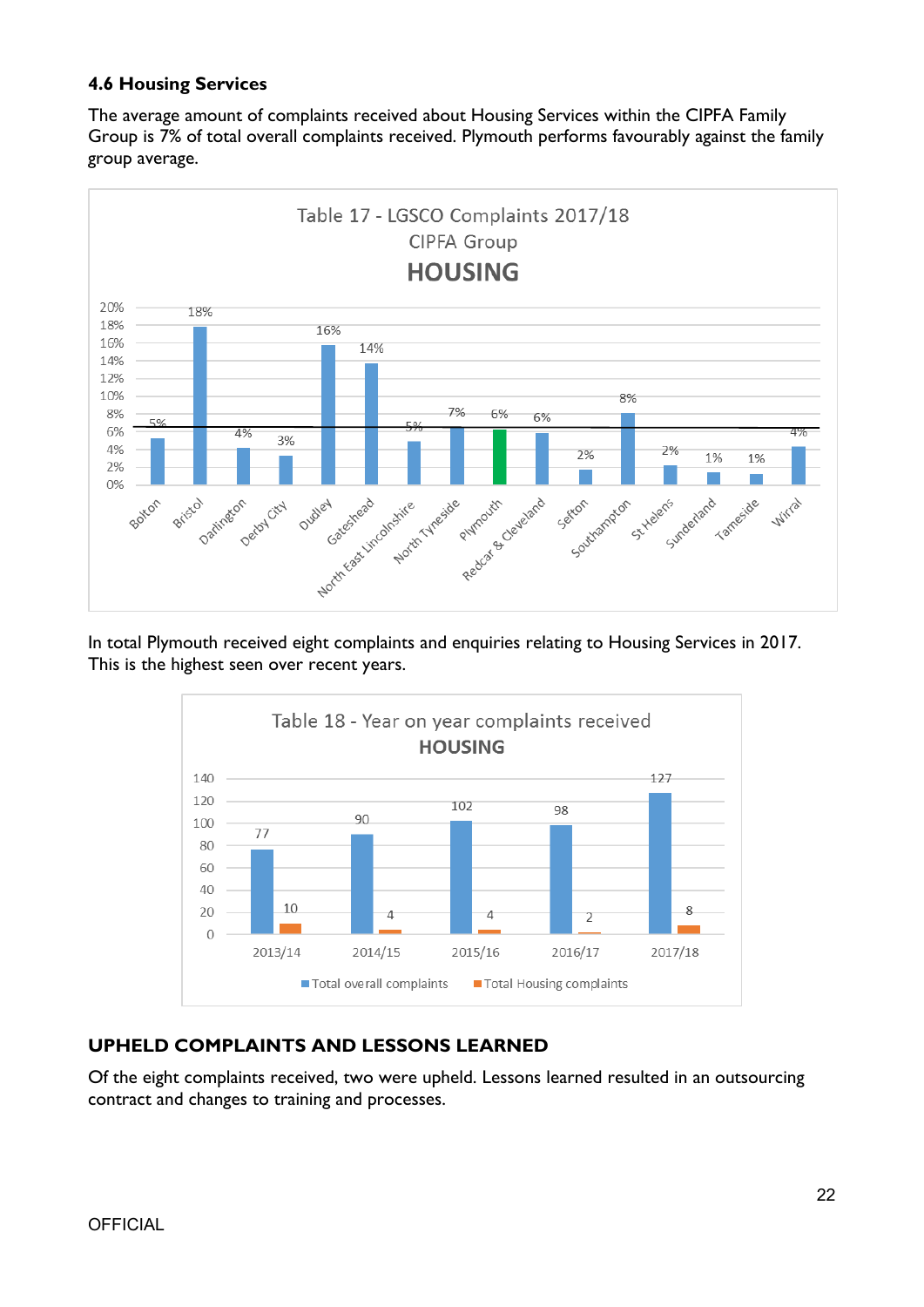### **4.7 Planning and Development Services**

The average amount of complaints received about Planning and Development Services within the CIPFA Family Group is 9% of total overall complaints received. Plymouth performs slightly below the family group average.



In total Plymouth received ten complaints and enquiries relating to Planning and Development Services in 2017/18.



### **UPHELD COMPLAINTS AND LESSONS LEARNED**

Of the ten complaints received, one was upheld and procedures have been changed as a result of the learning from this case.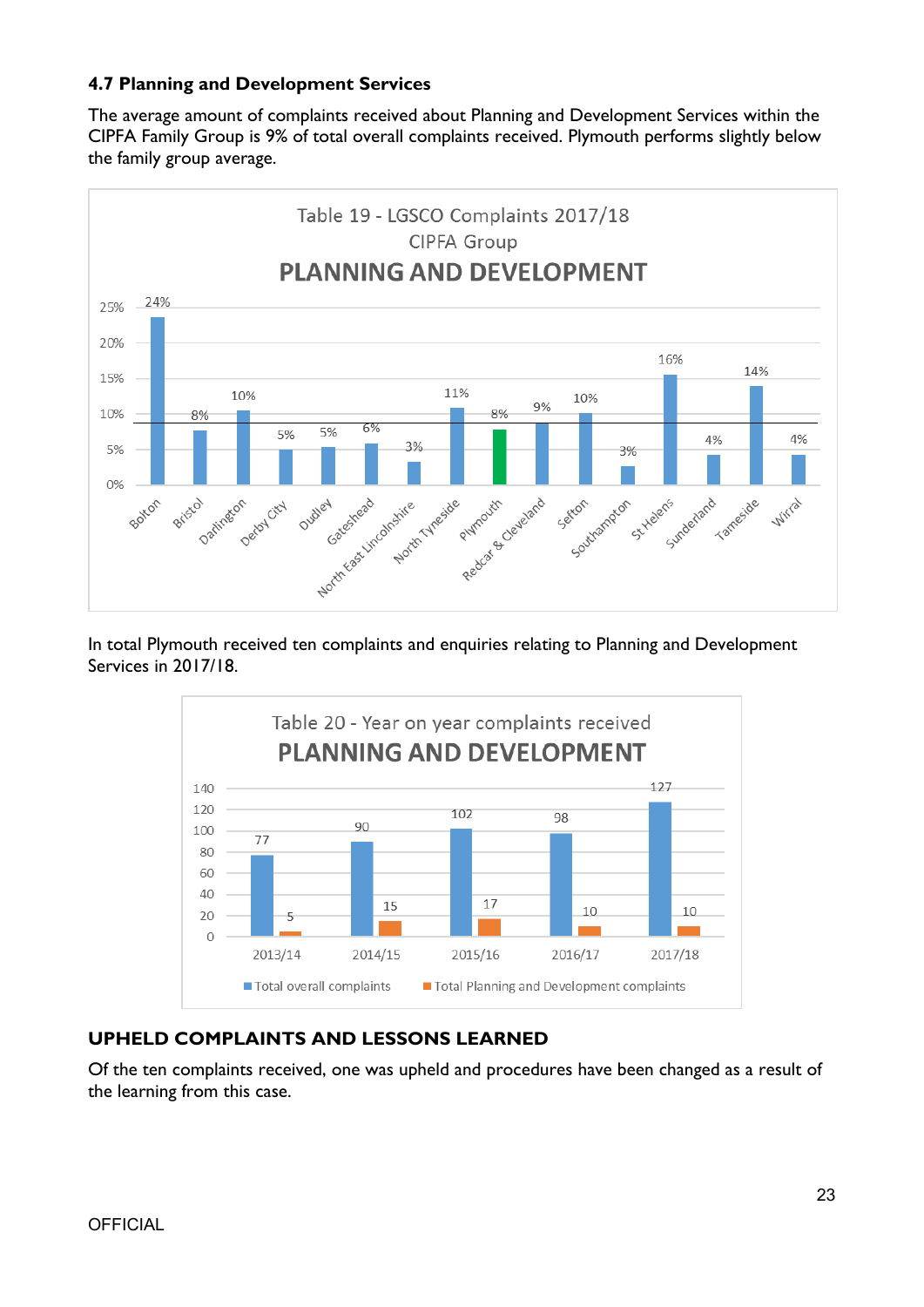### **4.8 Corporate Services**

The average amount of complaints received about Corporate and Other Services within the CIPFA Family Group is 6% of total overall complaints received. Plymouth performs favourably against the family group average.



In total Plymouth received four complaints and enquiries relating to Corporate and Other Services in 2017. This is a decrease on previous years.



### **UPHELD COMPLAINTS AND LESSONS LEARNED**

Of the four complaints received, none were upheld.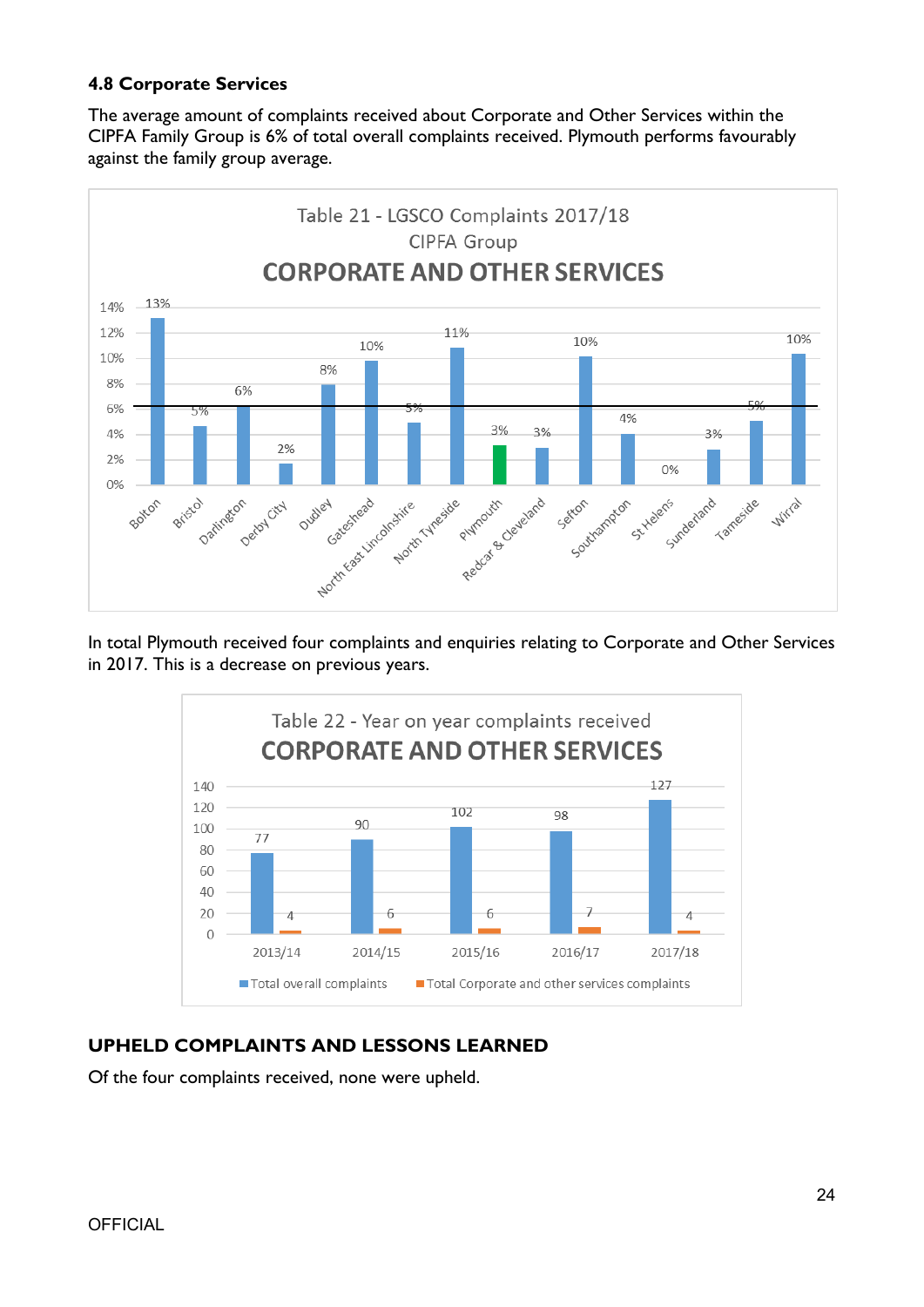# **Appendix 1 – Decisions made by the LGSCO for Plymouth in 2017/18**

|                                                                           |                                        | <b>Decisions</b>         |                        |                                                           |                                                    | <b>Detailed investigations</b> |                |                    |  |
|---------------------------------------------------------------------------|----------------------------------------|--------------------------|------------------------|-----------------------------------------------------------|----------------------------------------------------|--------------------------------|----------------|--------------------|--|
|                                                                           | <b>Total</b><br>complaints<br>received | Invalid or<br>Incomplete | <b>Advice</b><br>Given | Referred<br><b>Back for</b><br>Local<br><b>Resolution</b> | <b>Closed</b><br>after Initial<br><b>Enquiries</b> | <b>Not</b><br>Upheld           | Upheld         | Uphold<br>Rate (%) |  |
| <b>Adult</b><br><b>Social Care</b>                                        | 16                                     | $\mathbf{1}$             |                        | $\overline{7}$                                            | 4                                                  | $\mathbf{1}$                   | 3              | 75%                |  |
| <b>Benefits</b><br>and Tax                                                | 34                                     | $\overline{2}$           |                        | 9                                                         | 18                                                 | $\mathbf{2}$                   | 3              | 60%                |  |
| Corporate and<br><b>Other Services</b>                                    | 3                                      |                          | $\mathbf{1}$           |                                                           | $\mathbf{2}$                                       | 0                              | 0              | 0%                 |  |
| <b>Education and</b><br><b>Children's Services</b>                        | 14                                     |                          | $\mathbf{1}$           | 5                                                         | $\mathbf{1}$                                       | 3                              | 4              | 57%                |  |
| <b>Environmental Services, Public</b><br><b>Protection and Regulation</b> | 23                                     |                          |                        | 20                                                        | $\mathbf{1}$                                       | $\mathbf{1}$                   | $\mathbf{1}$   | 50%                |  |
| <b>Highways and</b><br>Transport                                          | 13                                     |                          | $\mathbf{1}$           | $\overline{2}$                                            | $\overline{7}$                                     | $\mathbf{2}$                   | 1              | 33%                |  |
| <b>Housing</b>                                                            | $\overline{7}$                         | $\mathbf{1}$             |                        | 4                                                         |                                                    |                                | $\overline{2}$ | 100%               |  |
| <b>Planning and</b><br><b>Development</b>                                 | 11                                     |                          |                        | $\mathbf{1}$                                              | $\overline{7}$                                     | $\overline{2}$                 | $\mathbf{1}$   | 33%                |  |
| 2017/18 Totals                                                            | 121                                    | $\overline{4}$           | 3                      | 48                                                        | 40                                                 | 11                             | 15             | 58%                |  |
| 2016/17 Totals                                                            | 102                                    | 5                        | 37                     | $\bf{0}$                                                  | 32                                                 | 12                             | 15             | 56%                |  |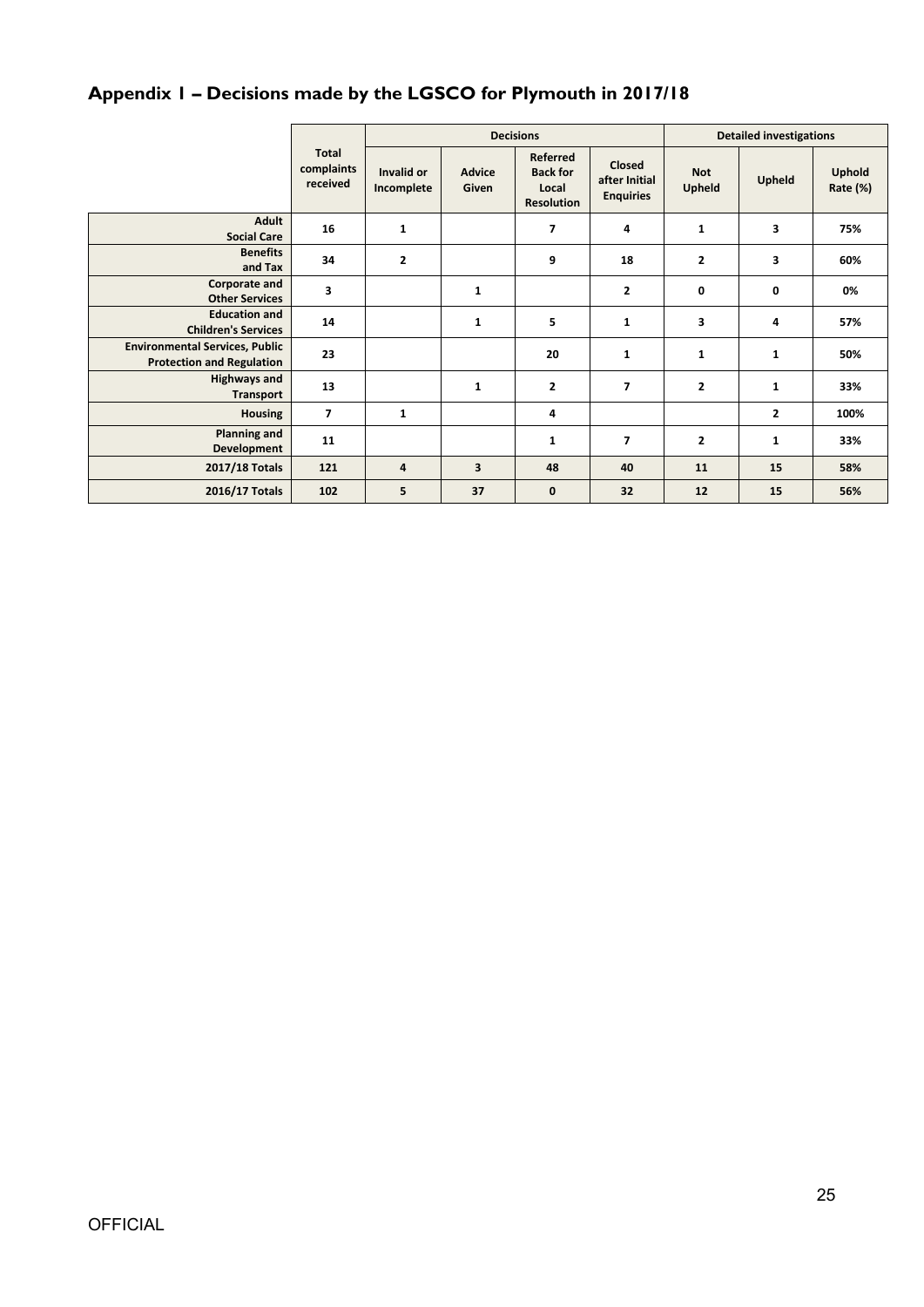#### **Appendix 2 – How to understand the categories in the breakdown tables on the LGSCO's Annual Review Letter 2017/18**

**Invalid or incomplete.** We were not given enough information to consider the issue. **Advice given.** We provided early advice, or explained where to go for the right help.

**Referred back for local resolution.** We found the complaint was brought to us too early because the organisation involved was not given the chance to consider it first.

**Closed after initial enquiries.** We assessed the complaint but decided against completing a full investigation. This might be because the law says we're not allowed to investigate it, or because it would not be an effective use of public funds if we did.

**Upheld.** We completed a detailed investigation and found evidence of fault, or we found the organisation accepted fault early on.

**Not upheld.** We completed a detailed investigation but did not find evidence of fault.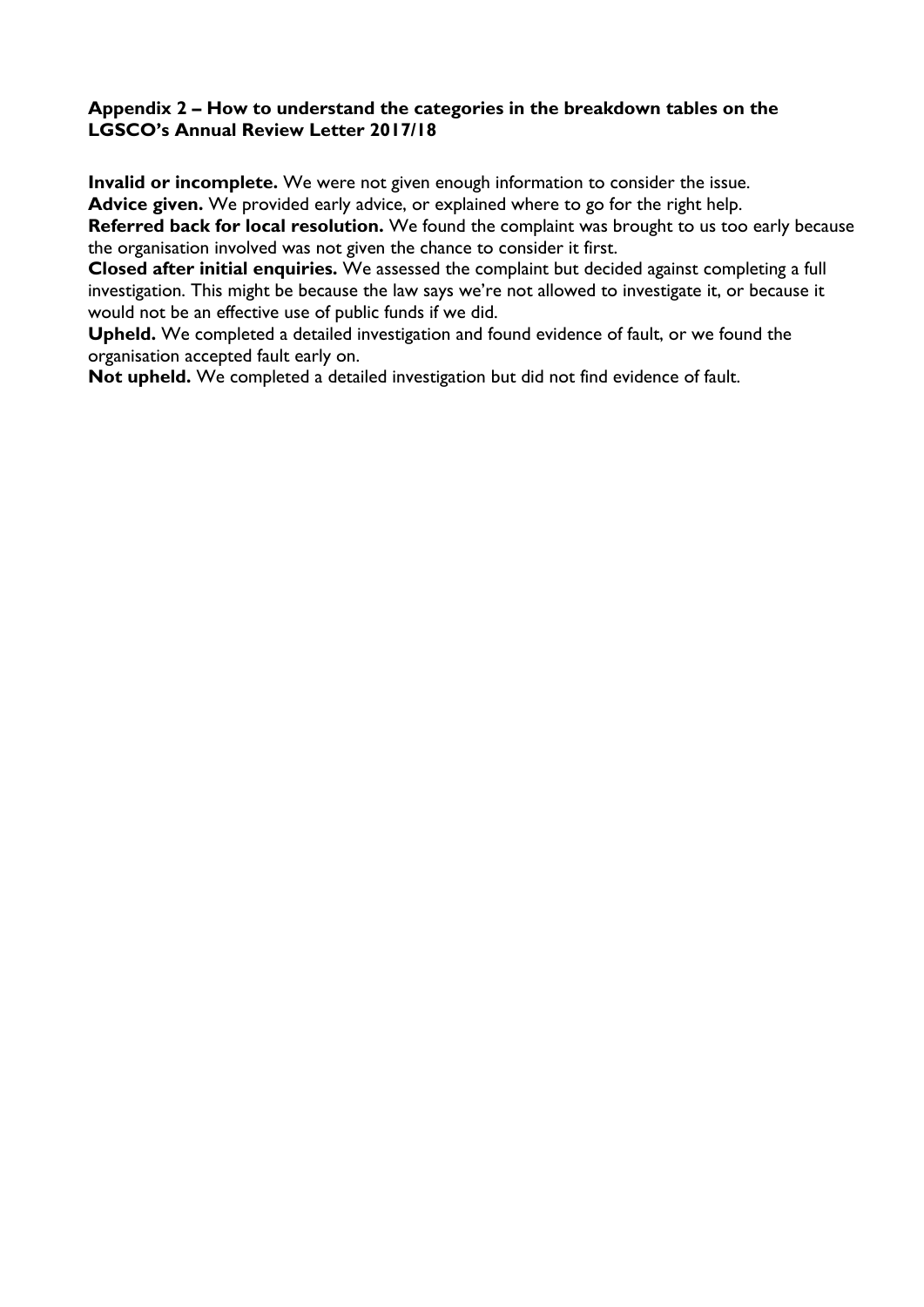|                                                                           |                | Remedies for those upheld   |              |                     |                      |              |                                                 |                                                                         |                                                          |                                                                                                                                        |  |
|---------------------------------------------------------------------------|----------------|-----------------------------|--------------|---------------------|----------------------|--------------|-------------------------------------------------|-------------------------------------------------------------------------|----------------------------------------------------------|----------------------------------------------------------------------------------------------------------------------------------------|--|
|                                                                           | Upheld         | <b>Financial</b><br>redress | Reassessment | Procedure<br>change | No further<br>action | Apology      | <b>Financial</b><br>Redress,<br><b>Training</b> | <b>Financial</b><br>Redress,<br>Procedure or<br>policy<br>change/review | Reassessment,<br>Procedure or<br>policy<br>change/review | <b>Financial</b><br>redress, New<br>appeal/review<br><b>or</b><br>reconsidered<br>decision,<br>Procedure or<br>policy<br>change/review |  |
| Adult<br><b>Social Care</b>                                               | 3              | $\overline{2}$              | $\mathbf{1}$ |                     |                      |              |                                                 |                                                                         |                                                          |                                                                                                                                        |  |
| <b>Benefits</b><br>and Tax                                                | 3              | $\overline{2}$              |              |                     | $\mathbf{1}$         |              |                                                 |                                                                         |                                                          |                                                                                                                                        |  |
| Corporate and<br><b>Other Services</b>                                    | $\mathbf 0$    |                             |              |                     |                      |              |                                                 |                                                                         |                                                          |                                                                                                                                        |  |
| <b>Education and</b><br><b>Children's Services</b>                        | 4              |                             |              |                     | $\mathbf{1}$         |              |                                                 |                                                                         |                                                          | 3                                                                                                                                      |  |
| <b>Environmental Services, Public</b><br><b>Protection and Regulation</b> | $\mathbf{1}$   |                             |              |                     |                      |              |                                                 | $\mathbf{1}$                                                            |                                                          |                                                                                                                                        |  |
| <b>Highways and</b><br><b>Transport</b>                                   | $\mathbf{1}$   |                             |              |                     |                      |              |                                                 |                                                                         | $\mathbf{1}$                                             |                                                                                                                                        |  |
| <b>Housing</b>                                                            | $\overline{2}$ |                             |              |                     |                      | $\mathbf{1}$ | $\mathbf{1}$                                    |                                                                         |                                                          |                                                                                                                                        |  |
| <b>Planning and</b><br>Development                                        | $\mathbf{1}$   |                             |              | $\mathbf{1}$        |                      |              |                                                 |                                                                         |                                                          |                                                                                                                                        |  |
| 2017/18 Totals                                                            | 15             | 4                           | $\mathbf{1}$ | $\mathbf{1}$        | $\overline{2}$       | $\mathbf{1}$ | $\mathbf{1}$                                    | $\mathbf{1}$                                                            | $\mathbf{1}$                                             | $\overline{\mathbf{3}}$                                                                                                                |  |

APPENDIX 3 - Remedies for those complaints upheld by the LGSCO following detailed investigation in 2017/18 for Plymouth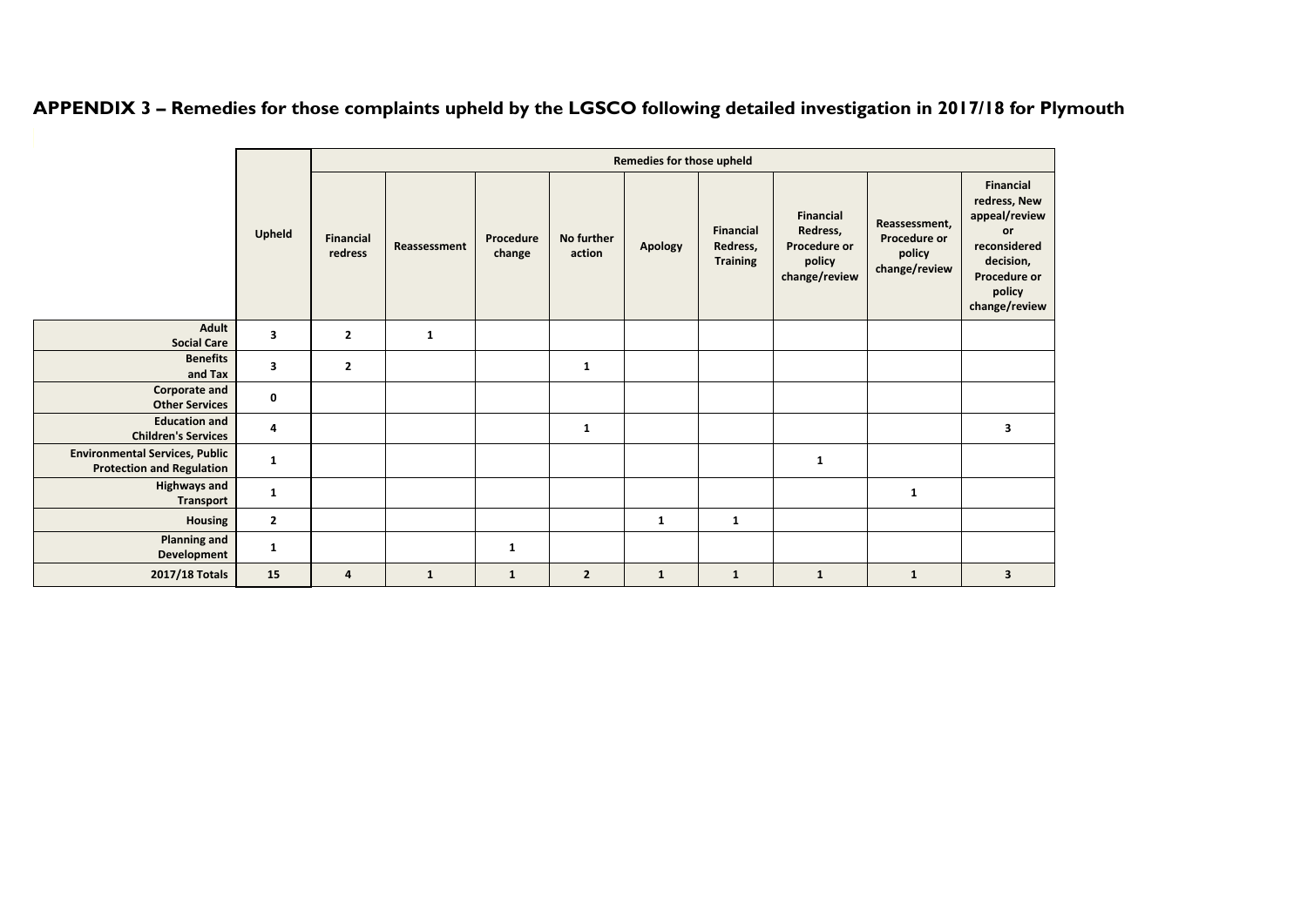# **APPENDIX 4 – Corporate and Statutory Complaints 2017/18**

The LGSCO only consider complaints that have already been through the authority's complaints process. The following tables have been included to show complaint statistics from our corporate and statutory complaints processes in 2017/18. A comparison is also made with Table 2 and Table 5 from this report to show volumes of corporate, statutory and LGSCO complaints as well as upheld complaint volumes.

Table 24 below shows the number of corporate complaints recorded in the Council's digital platform, Firmstep, during 2017/18 and includes the number of complaints upheld with a percentage upheld rate.

| Table 24                 | <b>Children's</b><br><b>Services</b> | <b>Executive</b><br><b>Office</b> | People | <b>Place</b> | <b>ODPH</b> | Transformation<br>and Change | Other |
|--------------------------|--------------------------------------|-----------------------------------|--------|--------------|-------------|------------------------------|-------|
| <b>No. of Complaints</b> |                                      |                                   | 70     | 4526         | 76          | 651                          |       |
| No. Upheld               |                                      |                                   | 18     | 1613         | 27          | 264                          |       |
| Upheld rate (%)          | 14.3%                                | 100.0%                            | 25.7%  | 35.6%        | 35.5%       | 40.6%                        |       |

Table 25 below shows the number of statutory complaints closed during 2017/18 and includes the number of complaints upheld or partially upheld with a percentage upheld/partially upheld rate.

| Table 25                         | <b>Children's Social Care</b> | <b>Adults Social Care</b> |
|----------------------------------|-------------------------------|---------------------------|
| No. of Complaints closed         | 128                           | 61                        |
| No. Upheld                       |                               | 17                        |
| No. Partially Upheld             | 44                            | 20                        |
| Upheld/Partially Upheld rate (%) | 40%                           | 61%                       |

The pie charts below compare the volume of corporate and statutory complaints (shown in Tables 24 and 25) with the volume of LGSCO complaints for 2017/18 (shown in Table 2) by LGSCO category. The categories used by the LGSCO differ to our service structure so corporate and statutory complaints have been amalgamated into the relevant LGSCO category where possible.



- Environmental Services etc
- $\blacksquare$  Housing
- Adult Social Care
- **Benefits and Tax**
- Planning and Development
- Corporate and other services
- Highways and Transport
- Education and Childrens Services